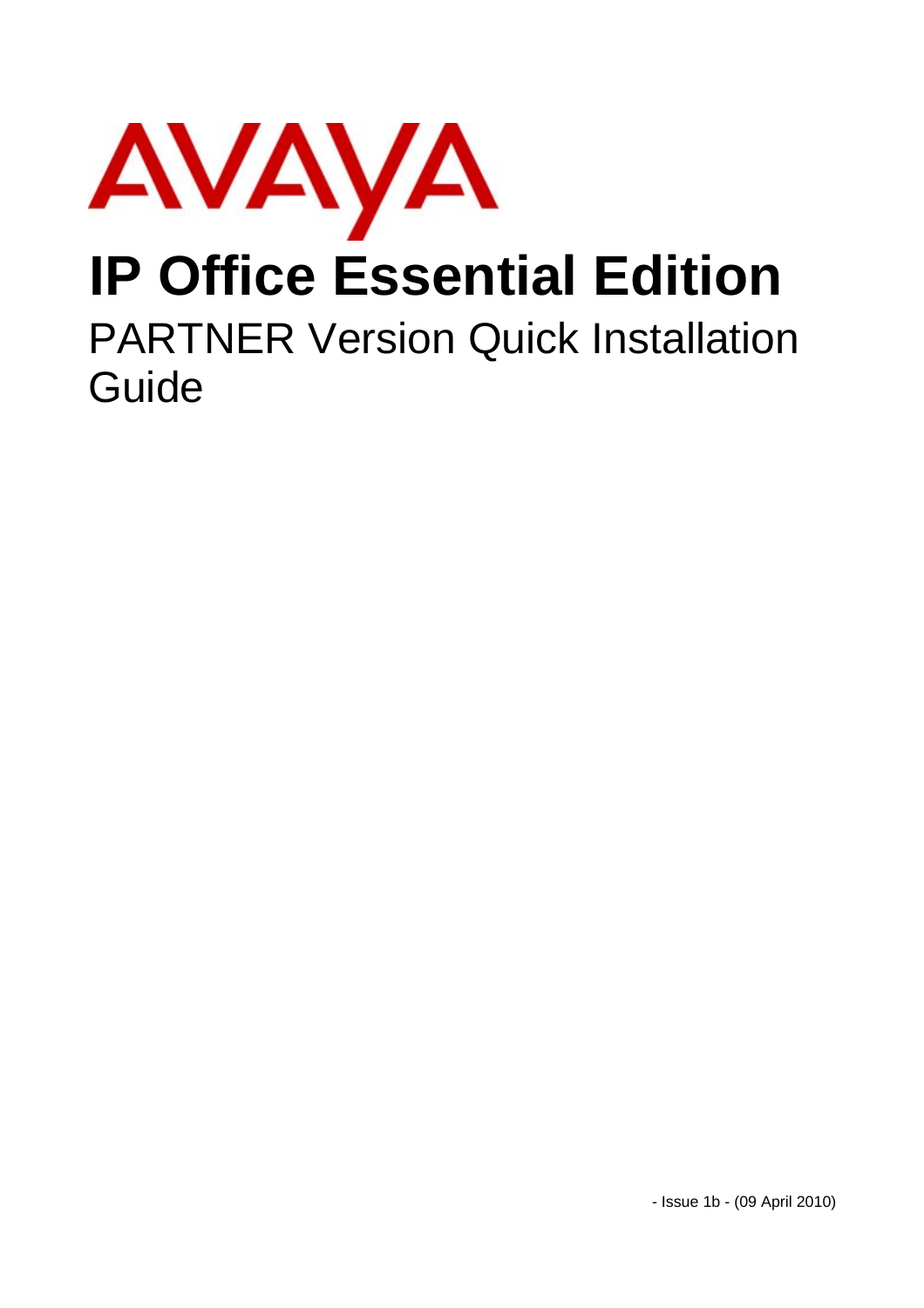#### © 2010 Avaya All Rights Reserved.

#### Notices

While reasonable efforts have been made to ensure that the information in this document is complete and accurate at the time of printing, Avaya assumes no liability for any errors. Avaya reserves the right to make changes and corrections to the information in this document without the obligation to notify any person or organization of such changes.

#### Documentation disclaimer

Avaya shall not be responsible for any modifications, additions, or deletions to the original published version of this documentation unless such modifications, additions, or deletions were performed by Avaya.

End User agree to indemnify and hold harmless Avaya, Avaya's agents, servants and employees against all claims, lawsuits, demands and judgments arising out of, or in connection with, subsequent modifications, additions or deletions to this documentation, to the extent made by End User.

#### Link disclaimer

Avaya is not responsible for the contents or reliability of any linked Web sites referenced within this site or documentation(s) provided by Avaya. Avaya is not responsible for the accuracy of any information, statement or content provided on these sites and does not necessarily endorse the products, services, or information described or offered within them. Avaya does not guarantee that these links will work all the time and has no control over the availability of the linked pages.

#### **Warranty**

Avaya provides a limited warranty on this product. Refer to your sales agreement to establish the terms of the limited warranty. In addition, Avaya's standard warranty language, as well as information regarding support for this product, while under warranty, is available to Avaya customers and other parties through the Avaya Support Web site: http://www.avaya.com/support. Please note that if you acquired the product from an authorized Avaya reseller outside of the United States and Canada, the warranty is provided to you by said Avaya reseller and not by Avaya.

#### Licenses

THE SOFTWARE LICENSE TERMS AVAILABLE ON THE AVAYA WEBSITE, HTTP://SUPPORT.AVAYA.COM/LICENSEINFO/ ARE APPLICABLE TO ANYONE WHO DOWNLOADS, USES AND/OR INSTALLS AVAYA SOFTWARE, PURCHASED FROM AVAYA INC., ANY AVAYA AFFILIATE, OR AN AUTHORIZED AVAYA RESELLER (AS APPLICABLE) UNDER A COMMERCIAL AGREEMENT WITH AVAYA OR AN AUTHORIZED AVAYA RESELLER. UNLESS OTHERWISE AGREED TO BY AVAYA IN WRITING, AVAYA DOES NOT EXTEND THIS LICENSE IF THE SOFTWARE WAS OBTAINED FROM ANYONE OTHER THAN AVAYA, AN AVAYA AFFILIATE OR AN AVAYA AUTHORIZED RESELLER, AND AVAYA RESERVES THE RIGHT TO TAKE LEGAL ACTION AGAINST YOU AND ANYONE ELSE USING OR SELLING THE SOFTWARE WITHOUT A LICENSE. BY INSTALLING, DOWNLOADING OR USING THE SOFTWARE, OR AUTHORIZING OTHERS TO DO SO, YOU, ON BEHALF OF YOURSELF AND THE ENTITY FOR WHOM YOU ARE INSTALLING, DOWNLOADING OR USING THE SOFTWARE (HEREINAFTER REFERRED TO INTERCHANGEABLY AS "YOU" AND "END USER"), AGREE TO THESE TERMS AND CONDITIONS AND CREATE A BINDING CONTRACT BETWEEN YOU AND AVAYA INC. OR THE APPLICABLE AVAYA AFFILIATE ("AVAYA").

Avaya grants End User a license within the scope of the license types described below. The applicable number of licenses and units of capacity for which the license is granted will be one (1), unless a different number of licenses or units of capacity is specified in the Documentation or other materials available to End User. "Designated Processor" means a single stand-alone computing device. "Server" means a Designated Processor that hosts a software application to be accessed by multiple users. "Software' means the computer programs in object code, originally licensed by Avaya and ultimately utilized by End User, whether as stand-alone products or pre-installed on Hardware. "Hardware" means the standard hardware originally sold by Avaya and ultimately utilized by End User.

#### License types

Designated System(s) License (DS). End User may install and use each copy of the Software on only one Designated Processor, unless a different number of Designated Processors is indicated in the Documentation or other materials available to End User. Avaya may require the Designated Processor(s) to be identified by type, serial number, feature key, location or other specific designation, or to be provided by End User to Avaya through electronic means established by Avaya specifically for this purpose.

#### **Copyright**

Except where expressly stated otherwise, no use should be made of materials on this site, the Documentation(s) and Product(s) provided by Avaya. All content on this site, the documentation(s) and the product(s) provided by Avaya including the selection, arrangement and design of the content is owned either by Avaya or its licensors and is protected by copyright and other intellectual property laws including the sui generis rights relating to the protection of databases. You may not modify, copy, reproduce, republish, upload, post, transmit or distribute in any way any content, in whole or in part, including any code and software. Unauthorized reproduction, transmission, dissemination, storage, and or use without the express written consent of Avaya can be a criminal, as well as a civil, offense under the applicable law.

#### Third Party Components

Certain software programs or portions thereof included in the Product may contain software distributed under third party agreements ("Third Party Components"), which may contain terms that expand or limit rights to use certain portions of the Product ("Third Party Terms"). Information regarding distributed Linux OS source code (for those Products that have distributed the Linux OS source code), and identifying the copyright holders of the Third Party Components and the Third Party Terms that apply to them is available on the Avaya Support Web site: http://support.avaya.com/Copyright.

#### Preventing toll fraud

"Toll fraud" is the unauthorized use of your telecommunications system by an unauthorized party (for example, a person who is not a corporate employee, agent, subcontractor, or is not working on your company's behalf). Be aware that there can be a risk of toll fraud associated with your system and that, if toll fraud occurs, it can result in substantial additional charges for your telecommunications services.

#### Avaya fraud intervention

If you suspect that you are being victimized by toll fraud and you need technical assistance or support, call Technical Service Center Toll Fraud Intervention Hotline at +1-800-643-2353 for the United States and Canada. For additional support telephone numbers, see the Avaya Support Web site: http://support.avaya.com

Suspected security vulnerabilities with Avaya products should be reported to Avaya by sending mail to: securityalerts@avaya.com.

#### Trademarks

#### Avaya and Aura are trademarks of Avaya, Inc.

The trademarks, logos and service marks ("Marks") displayed in this site, the documentation(s) and product(s) provided by Avaya are the registered or unregistered Marks of Avaya, its affiliates, or other third parties. Users are not permitted to use such Marks without prior written consent from Avaya or such third party which may own the Mark. Nothing contained in this site, the documentation(s) and product(s) should be construed as granting, by implication, estoppel, or otherwise, any license or right in and to the Marks without the express written permission of Avaya or the applicable third party. Avaya is a registered trademark of Avaya Inc. All non-Avaya trademarks are the property of their respective owners.

#### Downloading documents

For the most current versions of documentation, see the Avaya Support Web site: http://www.avaya.com/support

#### Contact Avaya Support

Avaya provides a telephone number for you to use to report problems or to ask questions about your product. The support telephone number is 1-800-242-2121 in the United States. For additional support telephone numbers, see the Avaya Web site: http://www.avaya.com/support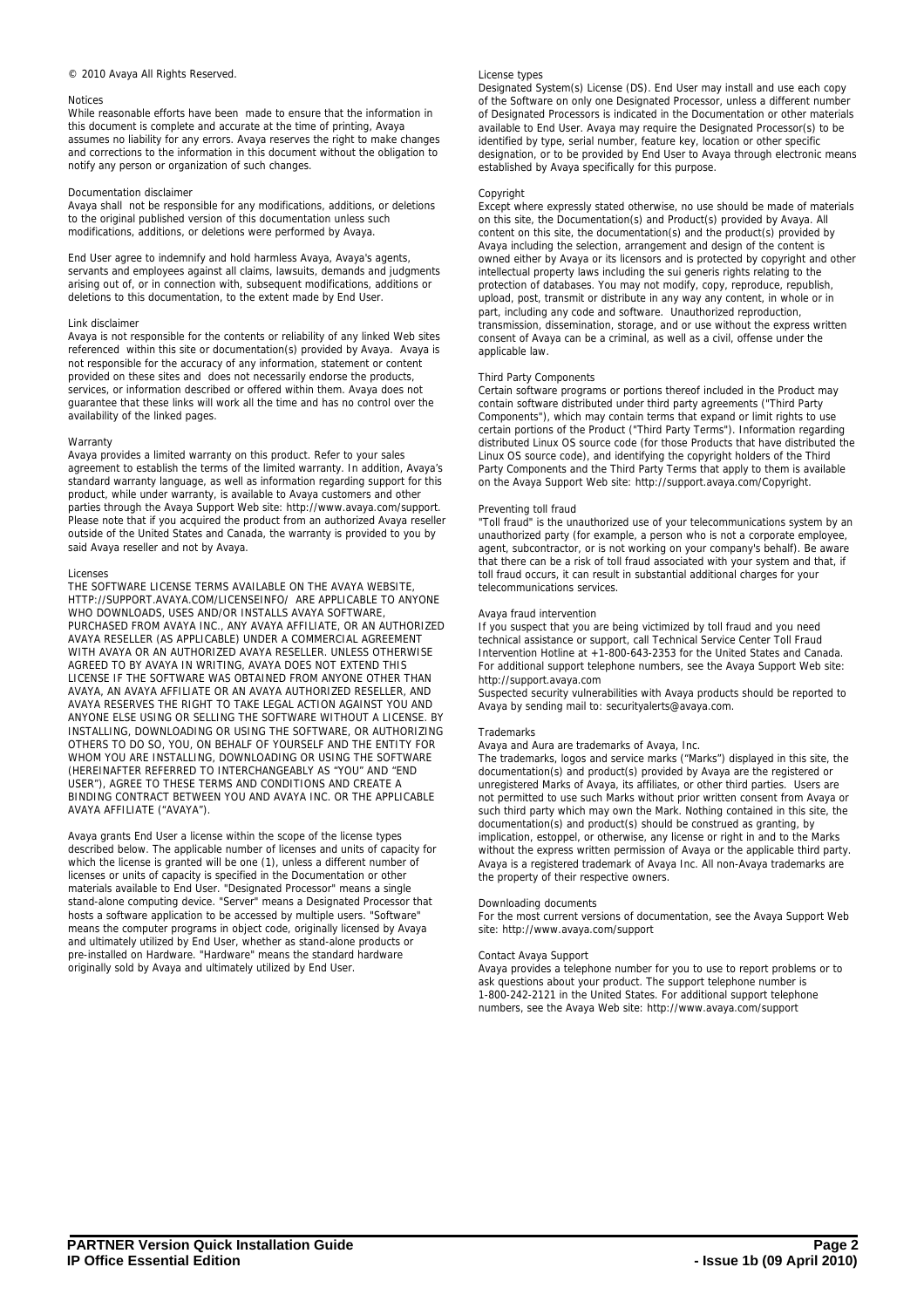# **Contents**

## 1. Introduction

# 2. Installation

| 2.2.1 IP500 Daughter Card Preparation 18 |  |
|------------------------------------------|--|
|                                          |  |
|                                          |  |
|                                          |  |
|                                          |  |
|                                          |  |
|                                          |  |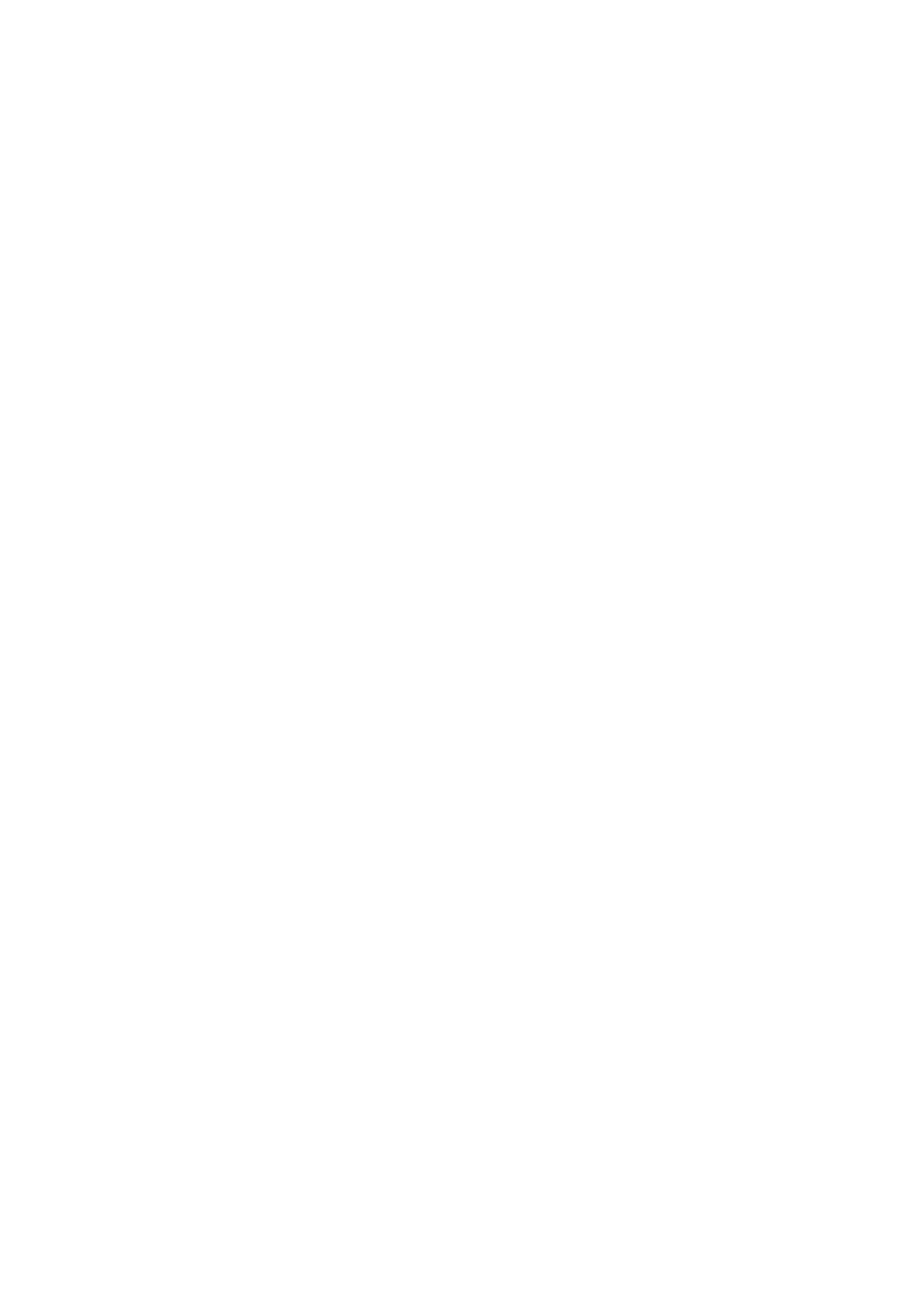# **Introduction Chapter 1.**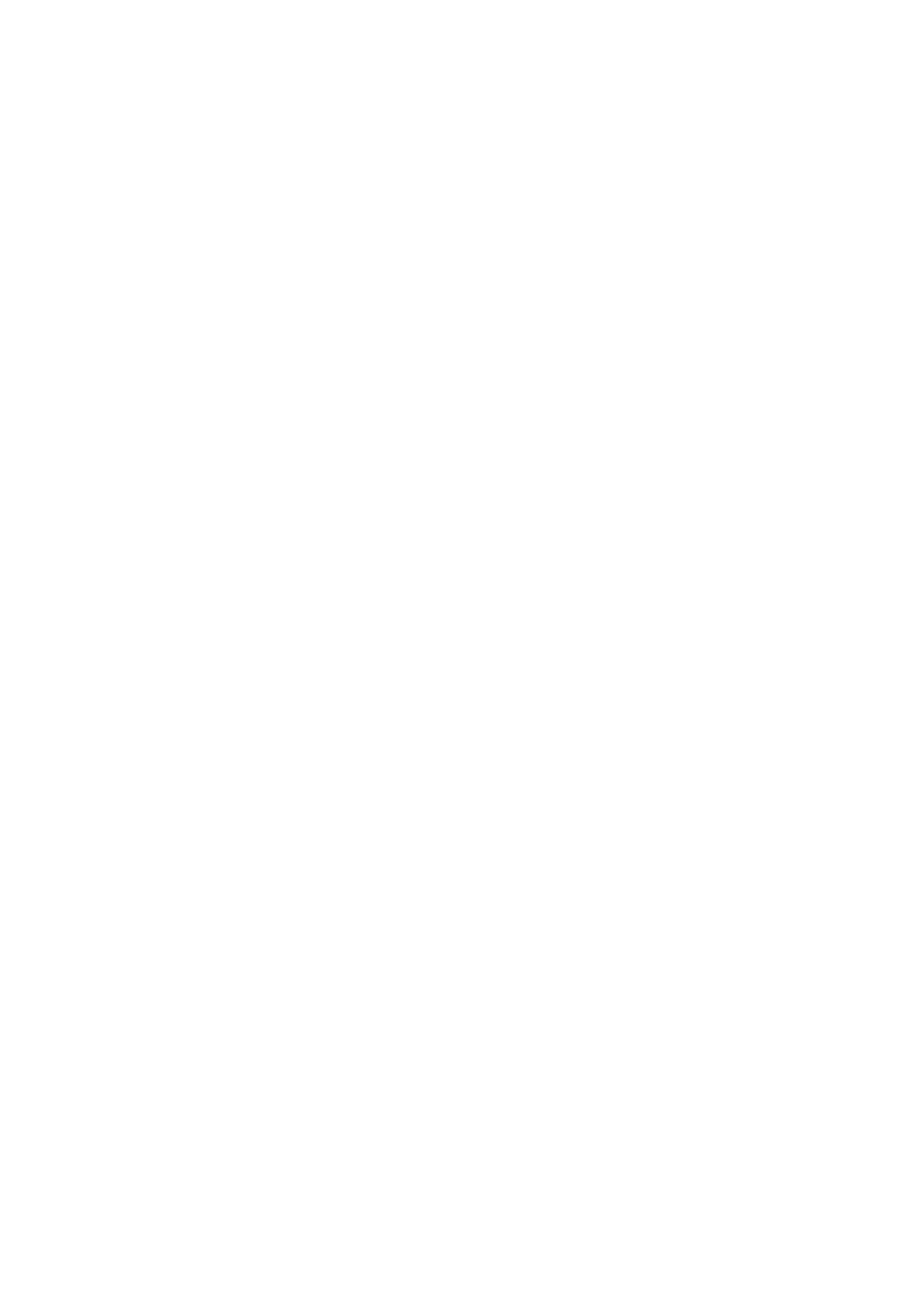# **1. Introduction**

IP Office Essential Edition - PARTNER® Version runs on the Avaya IP Office 500 V2 hardware platform. This quick installation manual covers 'out of the box' installation of the system with analog trunks only. When this quick installation is completed, such a system can be used to make and receive calls with no further programming or setup required.

This guide does not cover installations using the features listed below. They are covered by the *IP Office Essential Edition - PARTNER® Version Installation and Reference Guide*.

- · External Expansion Modules.
- · Rack Mounting.
- · Out of Building Extensions
- · SIP Trunks
- · PRI/T1 Trunks
- · Advanced configuration using IP Office Manager.
- · No LAN network connection.

## **Additional Manuals**

The following additional manuals are available:

- · *IP Office Essential Edition PARTNER® Version Phone Based Administration Manual* Covers the range of system programming that can performed from extensions 10 and 11 when fitted with 1400 Series phone (1408 and 1416) and ETR phone (ETR18D and ETR34D) extensions
- · *IP Office Essential Edition PARTNER® Version Phone User Guide* Cover actions, including personal programming, that users can do from 1400 Series phone (1408 and 1416) and ETR phone (ETR18D and ETR34D) extensions.
- · *IP Office Essential Edition PARTNER® Version Manager* Cover the system programming that can be performed using the IP Office Manager application.
- · *IP Office Essential Edition PARTNER® Version Installation Manual* Covers installation including non-analog trunks, external expansion modules, rack mounting and other options not covered in this manual.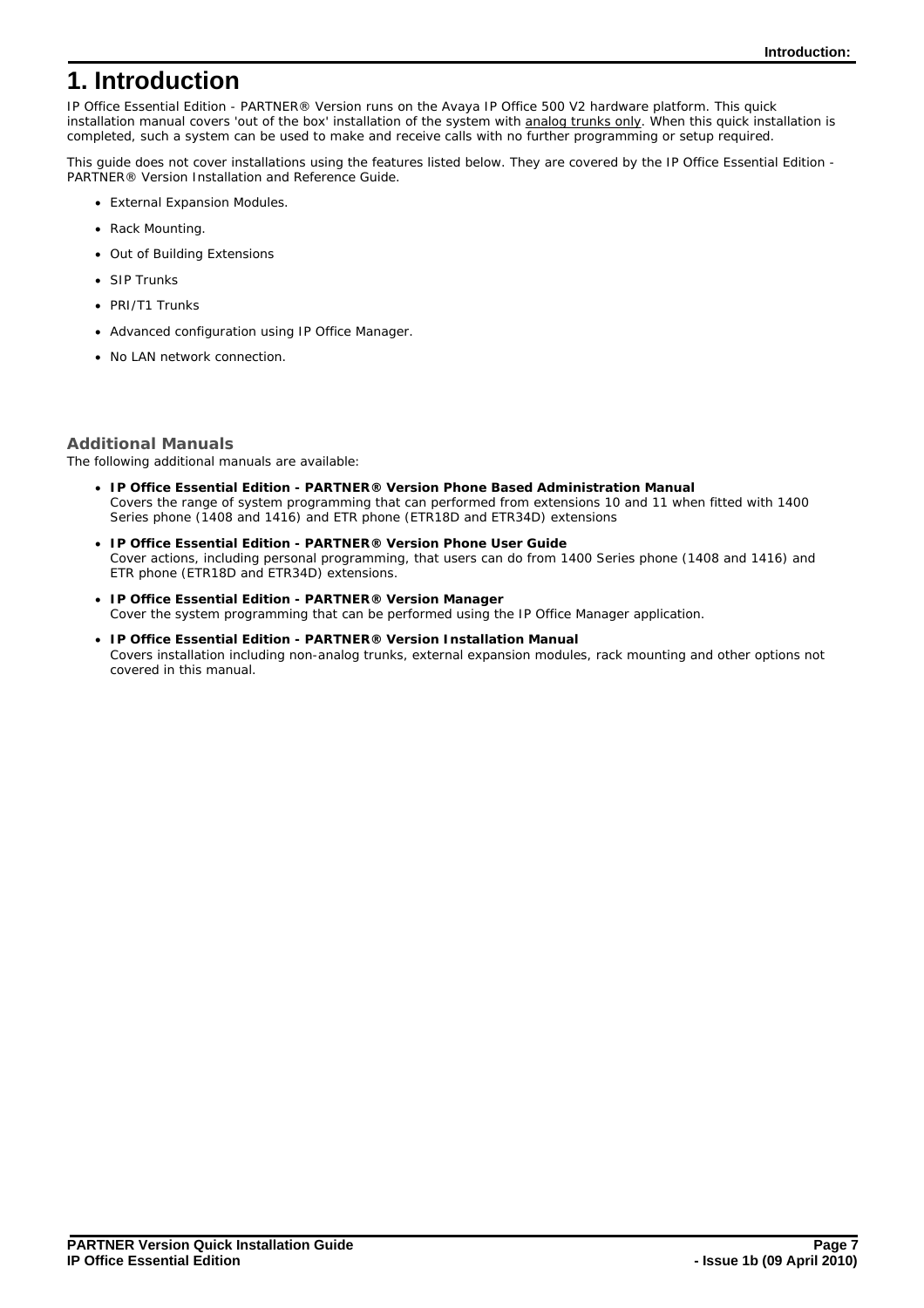# **1.1 System Components**

The following are the components of an IP Office Essential Edition - PARTNER® Version system covered by this quick installation guide.







· **IP Office IP500 V2 Control Unit** 

The control unit holds the main configuration and performs the routing and switching for telephone calls and data traffic. The control unit includes 4 slots for optional base cards to support trunk and phone extension ports.

- · **Avaya System SD Card** This card is used to hold system files and provide voicemail. The card has a unique serial number which is is used to validate license keys entered into the system's configuration. The card is mandatory for correct system operation.
- · The control unit is not supplied with a power cord. An IEC60320 C13 type earthed power cord is required.

#### · **IP500 Base Cards**

The IP500 control unit has slots for up to 4 IP500 base cards. These can be used to add analog extension port, digital extension ports, voice compression channels and some legacy IP400 cards.

- · **IP500 Digital Station 8 Base Card** *(Maximum 3)* Each card supports up to 8 1400 series phones.
- · **IP500 Analog Phone 8/Phone 2 Base Cards** *(Maximum 4)* Each card supports 8 or 2 analog phones.
- · **IP500 ETR6 Base Card** *(Maximum 3)* Each card supports up to 6 ETR phones (only 2 ETR34 or ETR34D phones).
- · **IP500 Trunk Daughter Cards** The IP500 base cards can be fitted with an IP500 trunk daughter card in order to support trunk connections.
	- · **IP500 Analog Trunk Card** *(Maximum 4)* This card provides 4 analog trunk connections.
	- · **IP500 PRI Trunk Card** *(Maximum 1)* This card provides a single PRI/T1 trunk connection.
- · **IP500 ATM Combination Cards** *(Maximum 2)* This card is a pre-paired base and daughter card. It provides 6 digital station ports, 2 analog phone ports, 10 VCM channels and 4 analog trunk ports. The trunk daughter card cannot be removed or replaced with another type.

#### · **Cables** 12

The IP Office is designed primarily for connection to a structured cabling system using CAT3 UTP cabling. This approach allows telephone and data traffic to share the same wiring infrastructure and simplifies equipment moves.

· **Wall Mounting Kit**

The control unit can be used free-standing, with an external expansion modules stacked above it. Alternatively the control unit can be wall mounted though no external expansion module is supported when wall monuted.

· **Phones**

The following phones are supported on IP Office Essential Edition - PARTNER® Version systems:

- · **ACS "Refreshed" Series:** ETR6D, ETR18D, ETR34D, 3910 and 3920.
- · **ACS "Euro" Series:** ETR6, ETR18, ETR18D, ETR34D.
- · **1400 Series:** 1403, 1403SW, 1408, 1416.
- · **Analog Phones**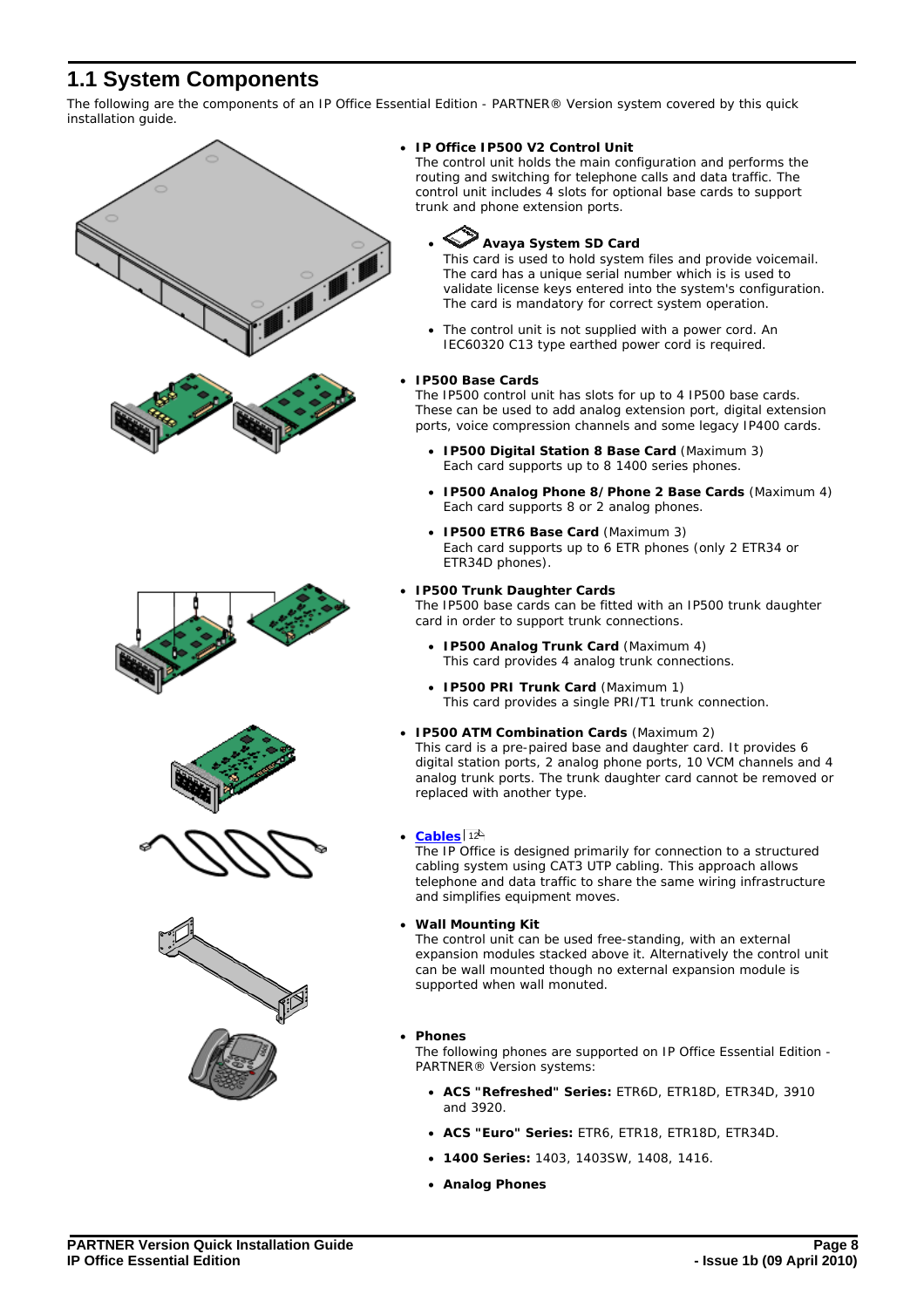## **1.2 Environmental Requirements**

The planned location must meet the following requirements. If being installed into a rack system, these are requirements for within the rack:

- 1. □ Temperature: 0°C to 40°C / 32°F to 104°F.
- $2.\Box$  Humidity: 10% to 95% non-condensing
- $3.\Box$  Check there are no flammable materials in the area.
- 4.  $\Box$  Check there is no possibility of flooding.
- $5.\Box$  Check that no other machinery or equipment needs to be moved first.
- $6. \Box$  Check that it is not an excessively dusty atmosphere.
- 7. O Check that the area is unlikely to suffer rapid changes in temperature and humidity.
- 8.  $\Box$  Check for the proximity of strong magnetic fields, sources of radio frequency and other electrical interference.
- $9. \Box$  Check there are no corrosive chemicals or gasses.
- 10.<sup> $\Box$ </sup> Check there is no excessive vibration or potential of excessive vibration, especially of any mounting surface.
- 11. O Check that where telephones are installed in another building, that the appropriate protectors and protective grounds are fitted.
- 12. Check there is suitable lighting for installation, system programming and future maintenance.
- 13.□ Check that there is sufficient working space for installation and future maintenance.
- 14. Ensure that likely activities near the system will not cause any problems, e.g. access to and maintenance of any other equipment in the area.
- 15.<sup> $\Box$ </sup> Where ventilation holes are present on any of the IP Office units, those holes should not be covered or blocked.
- $16.\Box$  The surface must be flat horizontal for free-standing installations.

#### **Wall Mounting**

In additional to the requirements above, the following are applicable to IP Office units that support wall mounting.

- 1.Units must only be mounted onto permanent wall surfaces.
- 2.The surface must be vertical and flat.
- 3.Orientation of the unit must be as shown in the section on IP500 Wall Mounting.
- 4.The appropriate Avaya wall mounting kits must be used.

#### **IMPORTANT SAFETY INSTRUCTIONS**

When using your telephone equipment, basic safety precautions should always be followed to reduce the risk of fire, electric shock and injury to persons, including the following:

- 1.Do not use this product near water, for example, near a bath tub, wash bowl, kitchen sink or laundry tub, in a wet basement or near a swimming pool.
- 2.Avoid using a telephone (other than a cordless type) during an electrical storm. There may be a remote risk of electric shock from lightning.
- 3.Do not use the telephone to report a gas leak in the vicinity of the leak.
- 4.Use only the power cord and batteries indicated in this manual.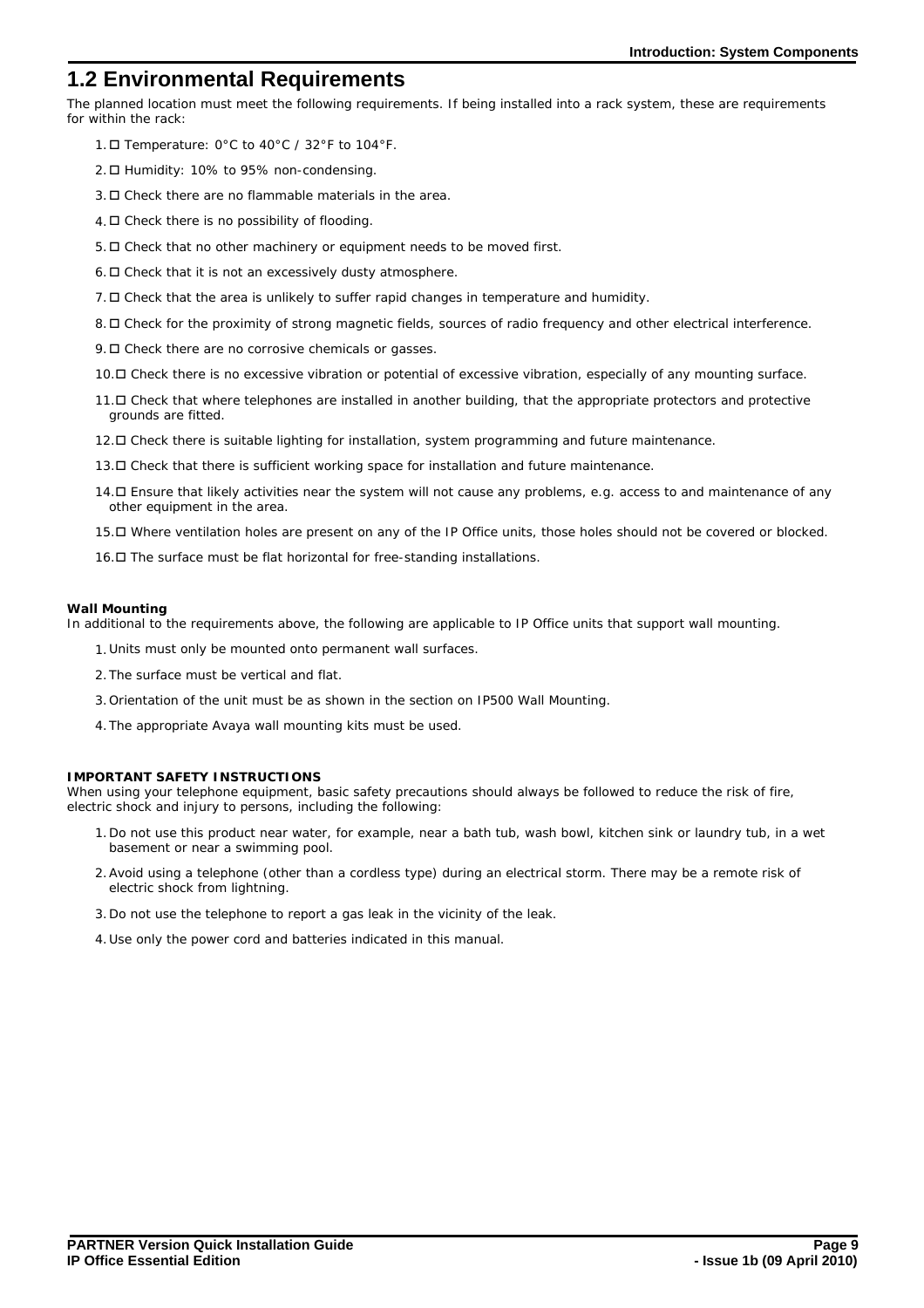## **1.3 Space Requirements**

IP Office control units and external expansion modules are designed to be installed either in a free-standing stack or into a 19" rack system. Rack installation requires a rack mounting kit for the control unit and each expansion module.

If being used without any external expansion modules, the control unit can be wall mounted using a wall mounting kit.

- · **Cable Clearance** Clearance must be provided at the front and rear of all modules for cable access. Allow a minimum clearance of 90mm (3.5 inches).
- · **Additional Clearance**

Care should be taken to ensure that the positioning of the modules does not interrupt air flow and other factors that may affect <u>environmental requirements</u>  $\bullet$  <sup>9</sup>. This is especially important on control units which have ventilation slots at the side.

· **Cable Access**

Power cords must not be attached to the building surface or run through walls, ceilings, floors and similar openings. Installation measures must be taken to prevent physical damage to the power supply cord, including proper routing of the power supply cord and provision of a socket outlet near the fixed equipment or positioning of the equipment near a socket outlet.

## **1.3.1 Free Standing**

The ventilation slots on the rear and sides should not be covered or blocked.

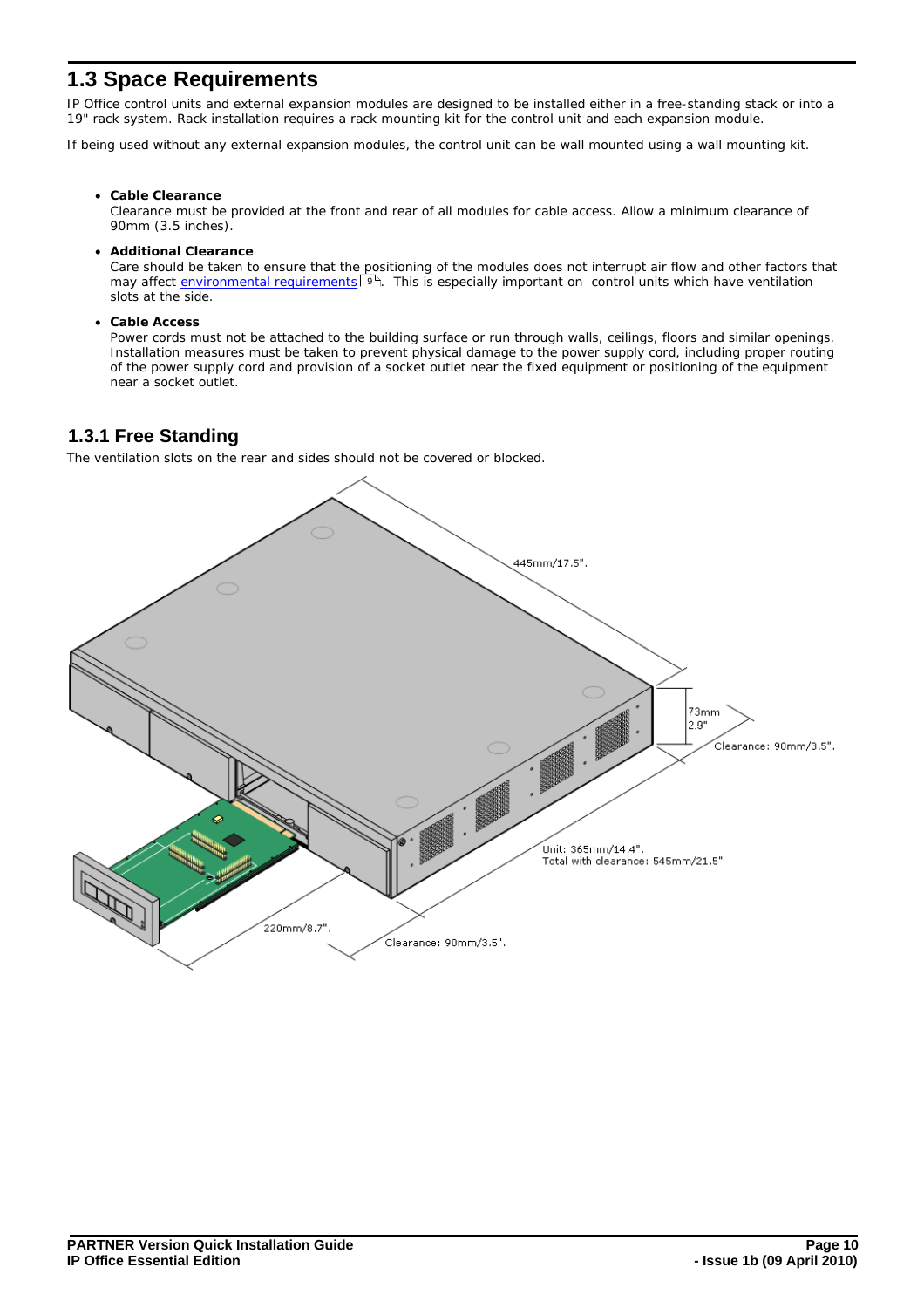## **1.3.2 Wall Mounting**

The control unit can be wall mounted if not using any external expansion modules. An IP500 wall mounting kit is required in addition to suitable wall fixings.

· **IP500 Wall Mounting Kit** *(SAP Code 700430150)* Additional 4.5mm fixings suitable for the wall type are required. A clearance of 500mm around the control unit is required.

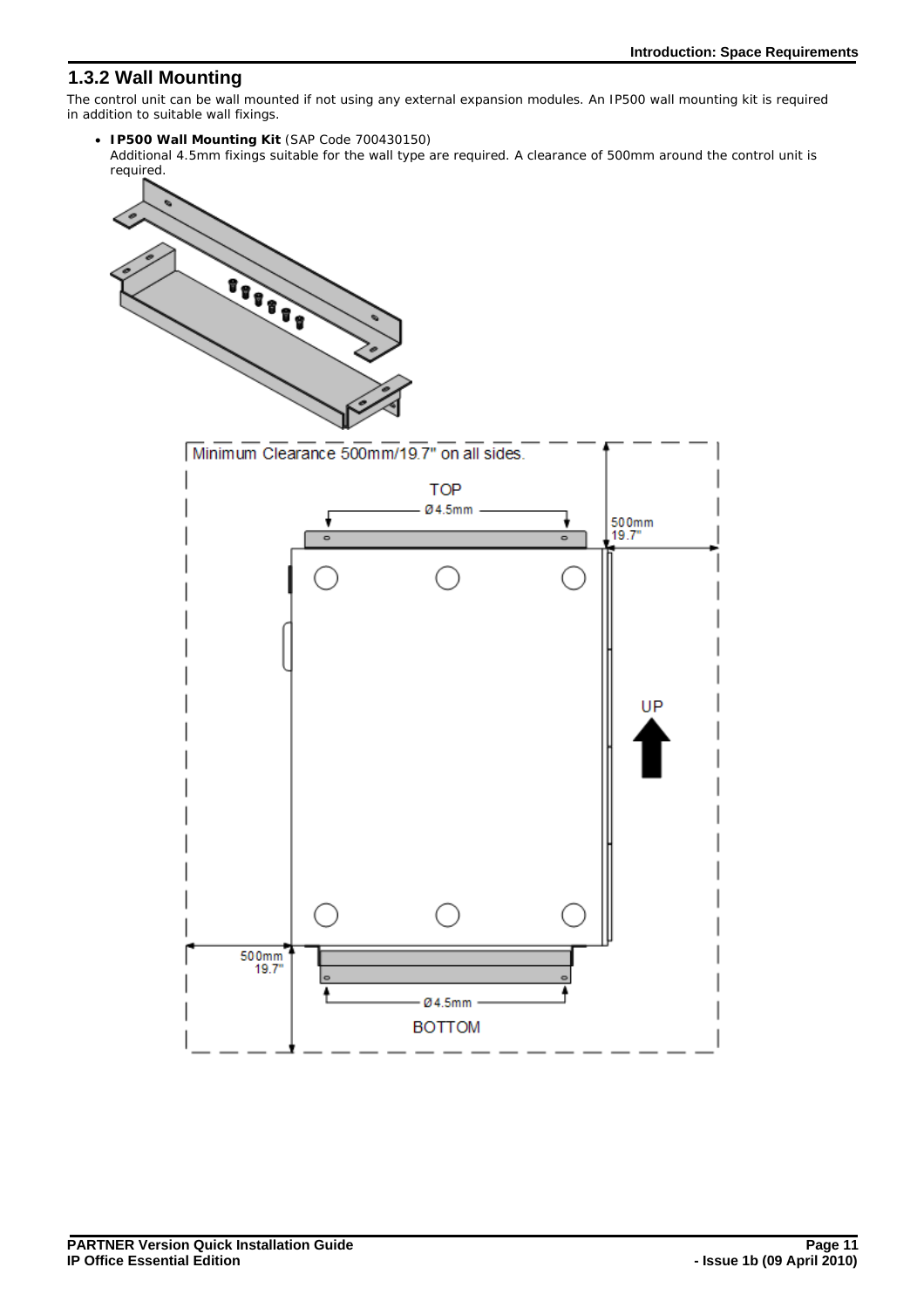# **1.4 Cabling and Cables**

The system is designed primarily for use within an RJ45 structured cabling system using CAT3 unshielded twisted-pair (UTP) cabling and RJ45 sockets.

A structured cabling system is one where cables are run from a central RJ45 patch panel in the communications/data room to individual RJ45 sockets at user's desk. All wires in each cable between the patch panel and the desk socket are connected straight through. This arrangement allows devices connected at the patch panel to be swapped to match the type of device that needs to be connected at the user socket. For example, making one user socket a phone port and another user socket a computer LAN port, without requiring any rewiring of the cables in between.



· **Traditional IDC Punchdown Wiring Installations**

Where necessary, the far end RJ45 plug can be stripped from IP Office cables and wired into traditional wiring systems using punch-block connectors. This type of installation should be performed by an experienced wiring technician.

· **Trunk Connections** 

The majority of IP Office trunk ports use RJ45 connectors for acceptance of an RJ45-to-RJ45 cable. However, connection at the line providers end may require use of a different plug type in order to match the line providers equipment.

· **RJ11 Phone Connectors**

Many phones use RJ11 sockets and are supplied with RJ11-to-RJ11 cables. RJ11 plugs can be inserted into RJ45 sockets and in many case the connection will work. However this is not recommended or supported as the connection lock is not truly positive and may become disconnected. An RJ45-to-RJ11 cable should be used for these connections.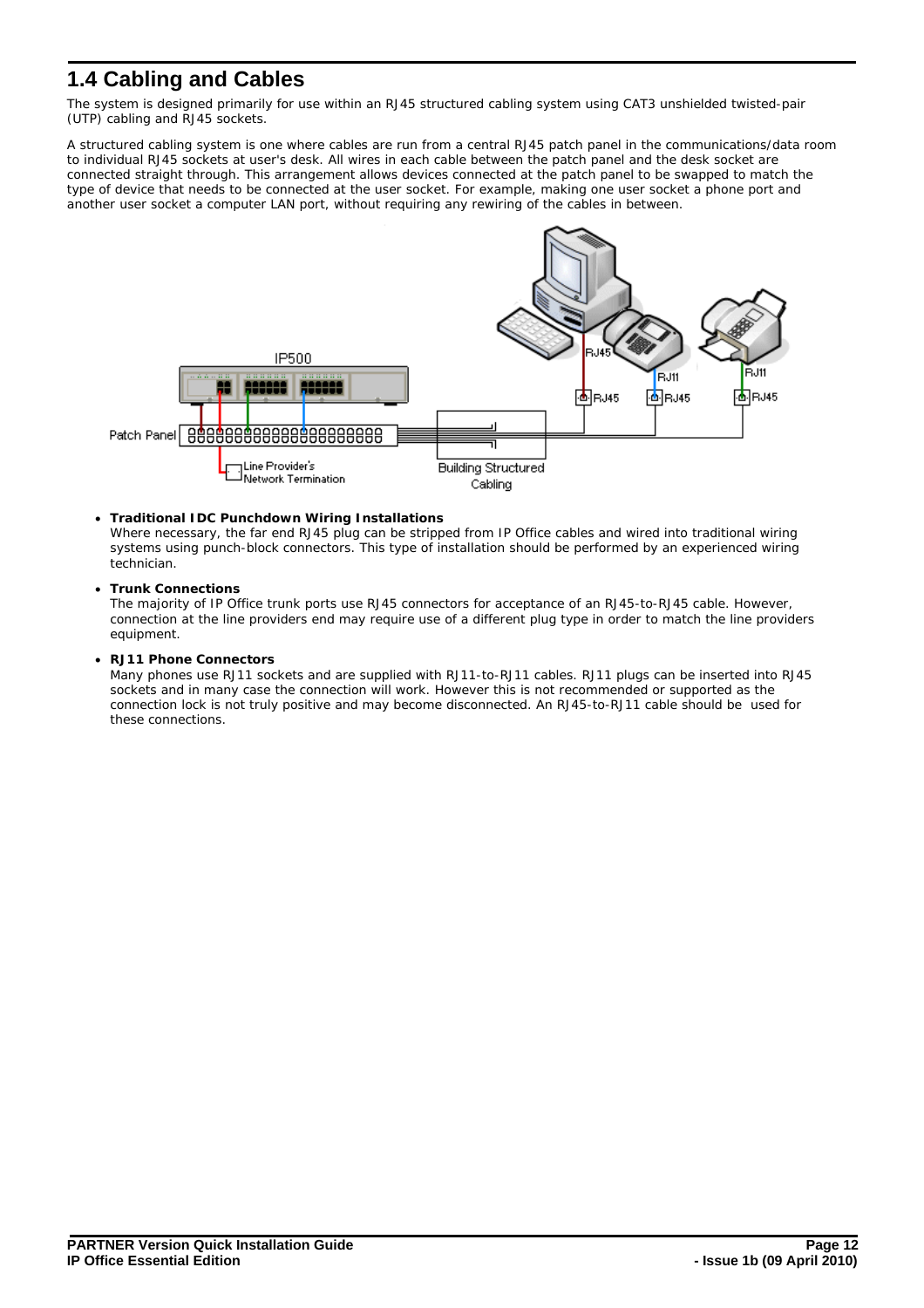## **Standard IP Office Cables**

The following are Avaya standard cables available for use with IP Office systems. The maximum length is applicable if the standard Avaya cable is replaced with an alternative cable.

| <b>Cable</b>                    | Description                                                                                             | lPart number | <b>S</b> tandard<br>Length | <b>Maximum</b><br> Length |
|---------------------------------|---------------------------------------------------------------------------------------------------------|--------------|----------------------------|---------------------------|
| 9-Way DTE Cable                 | Connects to control unit RS232 DTE port. 9-Way D- $ -$<br>type plug to 9-way D-type socket.             |              | $2m/6'6''$ .               | $2m/6'6''$ .              |
| Line Cable                      | Structured Cabling DS Connects from RJ45 sockets to RJ11 socketed<br>digital station and analog phones. | 700047871    | $\frac{4m}{13'2''}$ .      | See table<br>below.       |
| <b>PRI Trunk Cable</b>          | Connects PRI trunk ports to the line providers<br>network termination point. RJ45 to RJ45. Red.         | 700213440    | 3m/9'10".                  |                           |
| Expansion<br>Interconnect Cable | Connects the control unit to expansion module.<br>RJ45 to RJ45. Blue.                                   | 700213457    | $1m/3'3''$ .               | $1m/3'3''$ .              |
| <b>LAN Cable</b>                | Connects from IP Office LAN ports to IP devices.<br>RJ45 to RJ45. Grey.                                 | 700213481    | $3m/9'10''$ .              | $100m/328'$ .             |

The table below details the maximum total cable distances for DS and analog extensions using different cable types.

| Telephone     |                   | Unshielded Twisted-Pair (UTP) - 50nf/Km |                  | CW1308      |  |  |
|---------------|-------------------|-----------------------------------------|------------------|-------------|--|--|
|               | AWG22<br>(0.65mm) | AWG24<br>(0.5mm)                        | AWG26<br>(0.4mm) |             |  |  |
| 1400 Series   | 1000m/3280'.      | 1000m/3280'.                            | 400m/1310'.      | 400m/1310'. |  |  |
| <b>ETR</b>    | 1000m/3280'.      | 1000m/3280'.                            | 400m/1310'.      |             |  |  |
| Analog Phones | 1000m/3280'.      | 1000m/3280'.                            | 400m/1640'.      | 800m/2620'. |  |  |

## **1.5 Phones Supported**

The following phones are supported on IP Office Essential Edition - PARTNER® Version systems:

- · **ACS "Refreshed" Series:** ETR6D, ETR18D, ETR34D, 3910 and 3920.
- · **ACS "Euro" Series:** ETR6, ETR18, ETR18D, ETR34D.
- · **1400 Series:** 1403, 1403SW, 1408, 1416.
- · **Analog Phones:** Any analog phones to be used with the system should be tested and validated by the installer before use.

#### **Notes**

- 1.ETR34 phones are limited to 2 per IP500 ETR6 base card and a maximum of 4 per system.
- 2.The ETR phones support attachment of an additional analog phone via the ETR phones Aux socket. Such analog phones operate with the same extension number as the ETR extension to which they are attached.
- 3.The 1416 can be used with DBM32 button modules to provide additional programmable buttons. Up to 3 DBM32 button modules can attached to a 1416.
- 4.The 3910 and 3920 are single handset DECT systems. The handset base station attaches to an analog port.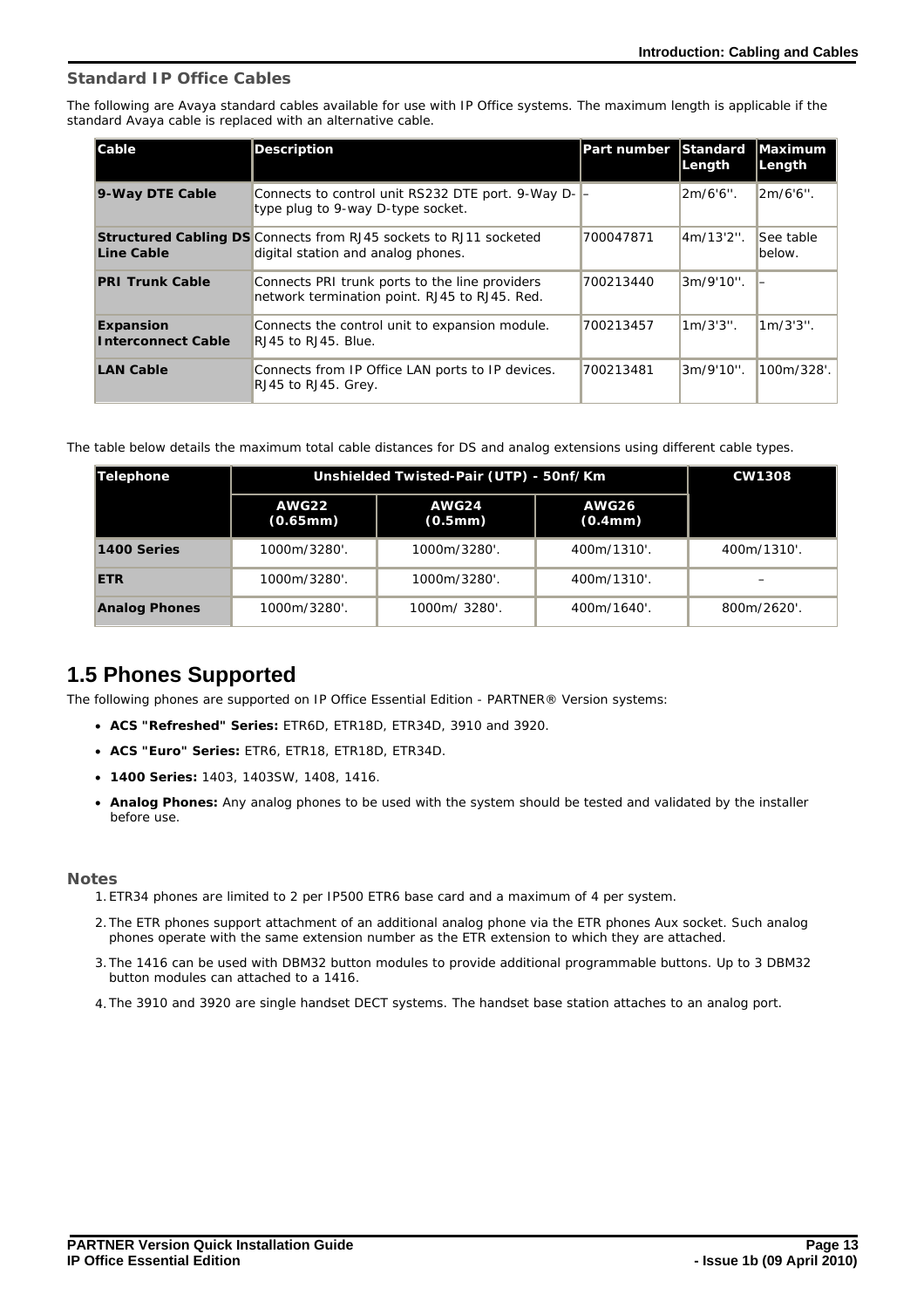# **1.6 System Capacity/Planning Rules**

## **Maximum Component Capacities**

| Component                                   | Maximum        |                                                                           |
|---------------------------------------------|----------------|---------------------------------------------------------------------------|
| P500 Base Cards                             | $\overline{4}$ | Description                                                               |
| IP500 Phone 8 Base Card                     | 4              | Provides ports for 8 analog phone extension.                              |
| IP500 Phone 2 Base Card                     | 4              | Provides ports for 2 analog phone extensions.                             |
| IP500 Digital Station 8 Base Card           | 3              | Provides ports for 8 1400 Series phone extensions.                        |
| IP500 ETR6 Base Card                        | 3              | Provides ports for 6 ETR phone extensions.                                |
| <b>IP500 ATM Combination Card</b>           | 2              | Provides ports for 6 1400 Series phone extensions and 4<br>analog trunks. |
| IP Office 500 Daughter Cards                | 4              |                                                                           |
| IP500 Analog Trunk Daughter Card            | 3              | Supports 4 analog trunks.                                                 |
| IP500 PRI 1 Trunk Daughter Card             |                | Supports a single PRI/T1 trunk connection.                                |
| IP Office 500 External Expansion<br>Modules | $\mathbf{1}$   |                                                                           |
| IP500 Phone 16                              |                | Provides ports for 16 analog phone extensions.                            |
| IP500 Digital Station 16                    |                | Provides ports for 16 1400 Series phone extensions.                       |

## **Maximum System Capacity**

| Extensions                | Maximum |                                                                                                                      |
|---------------------------|---------|----------------------------------------------------------------------------------------------------------------------|
|                           | 48      |                                                                                                                      |
| 1400 Series Phones        | 46      | 3 x DS8 Base Cards, 1 x ATM Combination Card and 1 x<br>Digital Station 16 External Expansion Module.                |
| <b>ETR Phones</b>         | 18      | 3 x ETR6 Base Cards.                                                                                                 |
| <b>Analog Phones</b>      | 48      | 4 x Phone 8 Base Cards.                                                                                              |
| <b>Trunks</b>             | 56      |                                                                                                                      |
| <b>Analog Trunks</b>      | 12      | 4 x IP500 ATM4 Trunk Daughter cards mounted on the<br>IP500 base cards or 2 plus 2 x IP500 ATM Combination<br>Cards. |
| T1 Channels               | 24      | 1 x IP500 PRI Trunk Daughter Card mounted on one of the<br>IP500 base cards.                                         |
| <b>PRI Channels</b>       | 23      |                                                                                                                      |
| <b>SIP Trunk Channels</b> | 20      | Licensed.                                                                                                            |

#### **Notes**

While base cards can be installed in any slot and daughter cards added to any base card, the following should be considered when planning the installation.

- · The first two extensions (extensions 10 and 11) provided by slot 1 of the control unit are used as system administrator extensions if a card providing digital station or ETR ports is fitted. If a card supporting only analog extension ports is fitted in the first slot, system administration can only be done using the IP Office Manager application.
- · While the IP500 Analog Trunk Daughter card can be fitted to any IP500 base card, when fitted to an IP500 Phone 8 Base Card the combination provides additional power fail ports.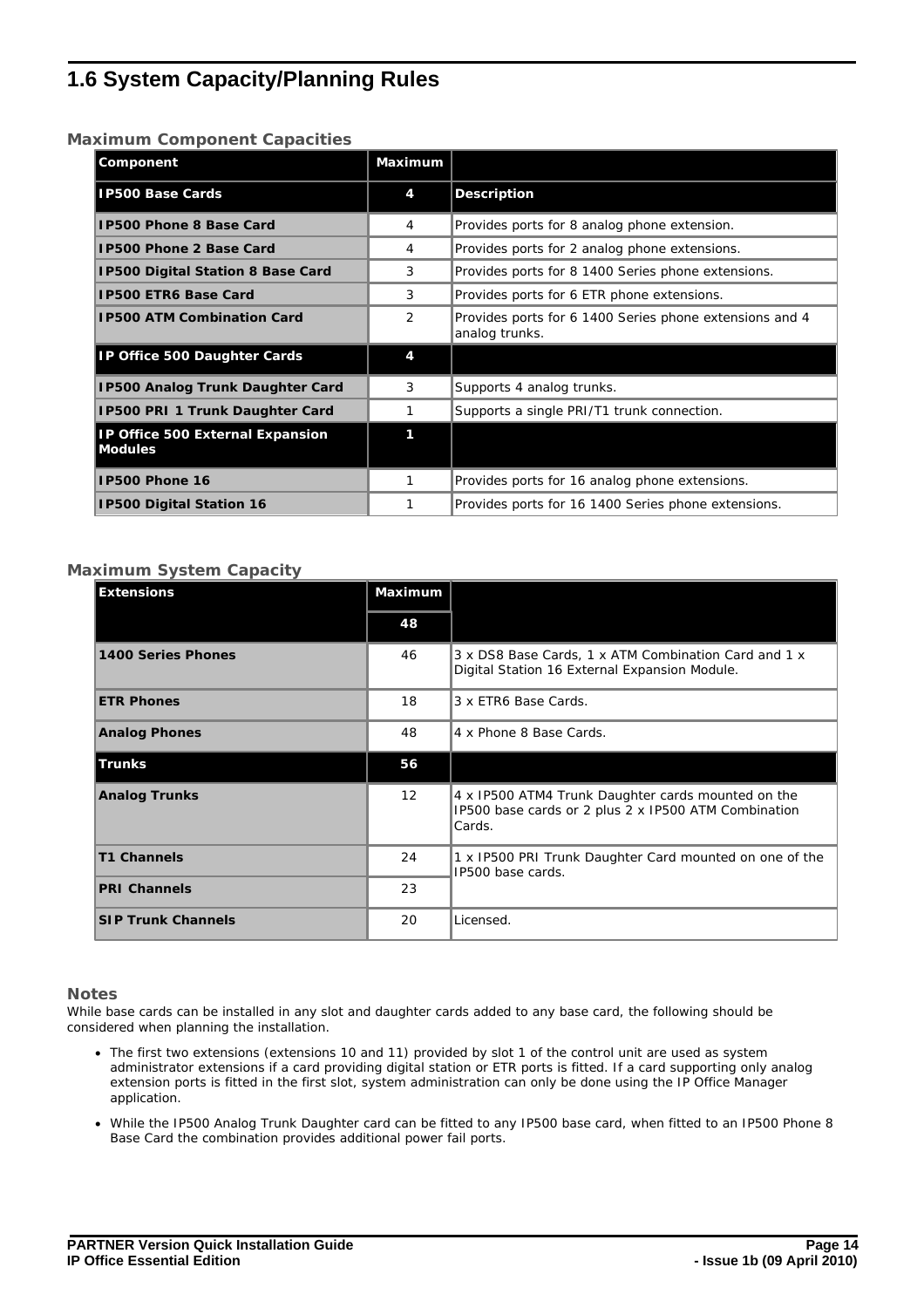# **Installation Chapter 2.**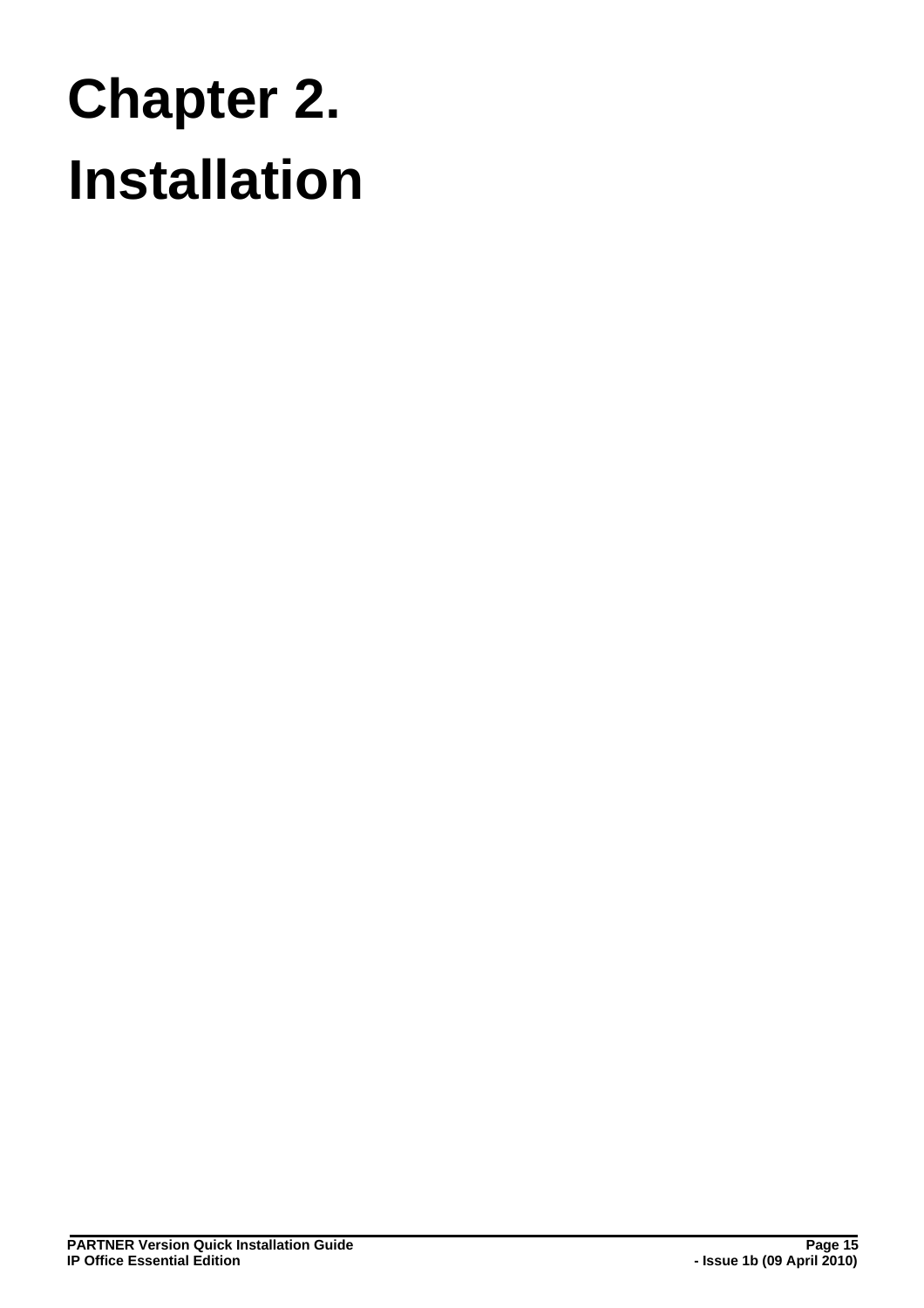# **2. Installation**

## **IP Office Equipment**

- C IP Office 500v2 control unit.
- $\Box$  Power lead for the control unit. This should be an IEC60320 C13 earthed power cord.



- $\bullet$   $\Box$  Base and trunk daughter cards to fulfill customer system requirements
- $\Box$  Avaya SD Card registered to customer
- $\Box$  If system is being wall mounted, wall mounting kit and suitable fixings for the wall type.

# *Tools Required*

- $\Box$  Flat screwdriver No 5 medium size.
- $\bullet$   $\Box$  Cutter for cable ties.
- C Wrist-strap for anti-static grounding or similar.
- $\bullet$   $\Box$  Indelible marker for cable labeling.

# **Additional PartParts Required**

- $\bullet$   $\Box$  Cable ties.
- $\bullet$   $\Box$  Cabling labels.
- $\bullet$   $\Box$  Technical Bulletins

Each IP Office Essential Edition - PARTNER® Version software release is normally accompanied by a Technical Bulletin detailing special installation requirements, known issues, etc. Various software releases and their associated Technical Bulletins can also be obtained from http://support.avaya.com.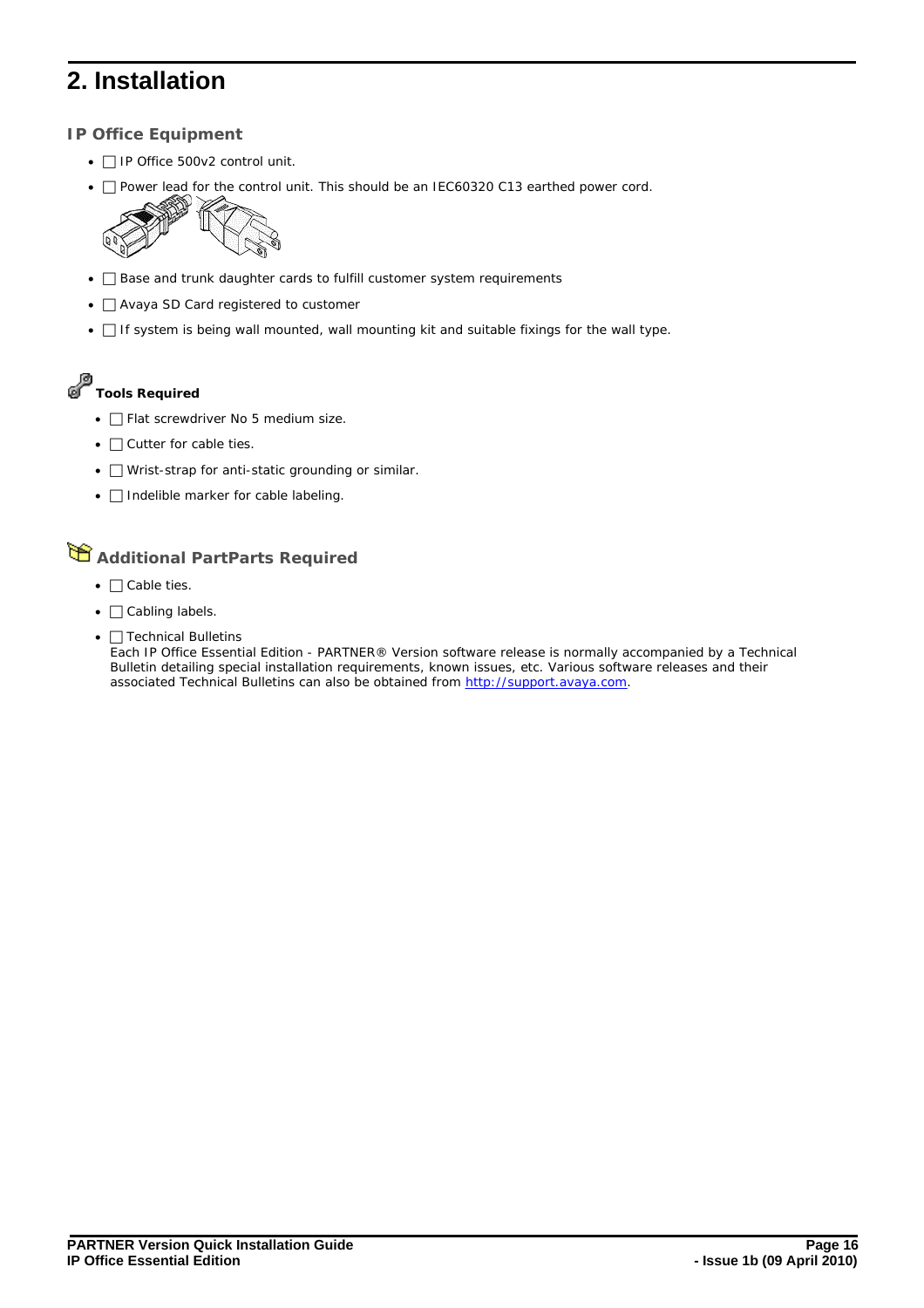# **2.1 Unpacking**



- **Check for Package Damage.** Before unpacking any equipment, check for any signs of damage that may have occurred during transit. If any damage exists bring it to the attention of the carrier.
- $\Box$  Check the Correct Parts Have Been Delivered. Check all cartons against the packing slip and ensure that you have the correct items. Report any errors or omissions to the equipment supplier.
- **C** Retain All Packaging and Documentation. While unpacking the equipment, retain all the packaging material. Fault returns are accepted only if repackaged in the original packaging. If performing a staged installation, the original packaging will also assist when repacking equipment to be moved to the final install site.
- $\Box$  Ensure that Anti-Static Protection Measures are Observed. Ensure that anti-static protection measures are observed at all times when handling equipment with exposed electrical circuit boards.
- · c **Check All Parts.** Visually inspect each item and check that all the necessary documentation and accessory items have been included. Report any errors or omissions to the dealer that supplied the equipment.
- **Check All Documentation.** Ensure that you read and retain any documentation included with the equipment.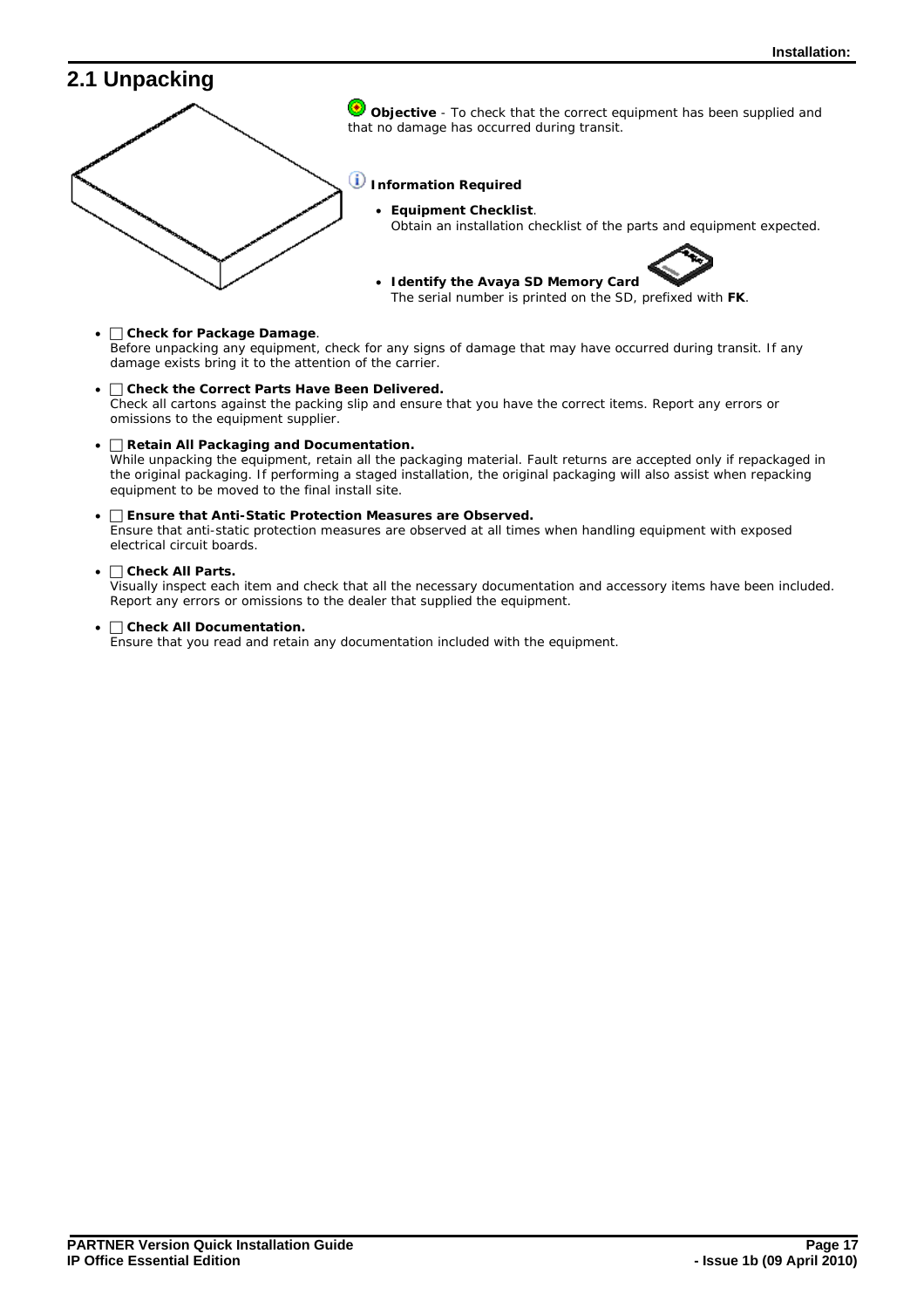## **2.2 IP500 Card Installation**



The IP500 base cards and trunk daughter cards should be fitted before power is applied to the control unit. Ensure that cards are inserted in the order that matches the planned or pre-built configuration.

1. <u>Fitting IP500 Trunk Daughter Cards to the Base Cards.</u> 184

2. Installing IP500 Cards into the Control Unit. 19

Refer to <u>System Capacity/Planning Rules</u> 14 for any recommendations and restrictions on where particular cards can be installed.

- Correct anti-static protection steps should be taken before handling circuit boards.
- $\Delta$  Cards must never be added or removed from the control unit while it is switched on.

## **2.2.1 IP500 Daughter Card Preparation**

IP500 trunk daughter cards can be fitted to any IP500 base card. For IP500 Combination cards, the trunk daughter card is pre-installed and cannot be changed.



9.A set of labels are supplied with the trunk daughter card. Fit the appropriate label to the front of the base card.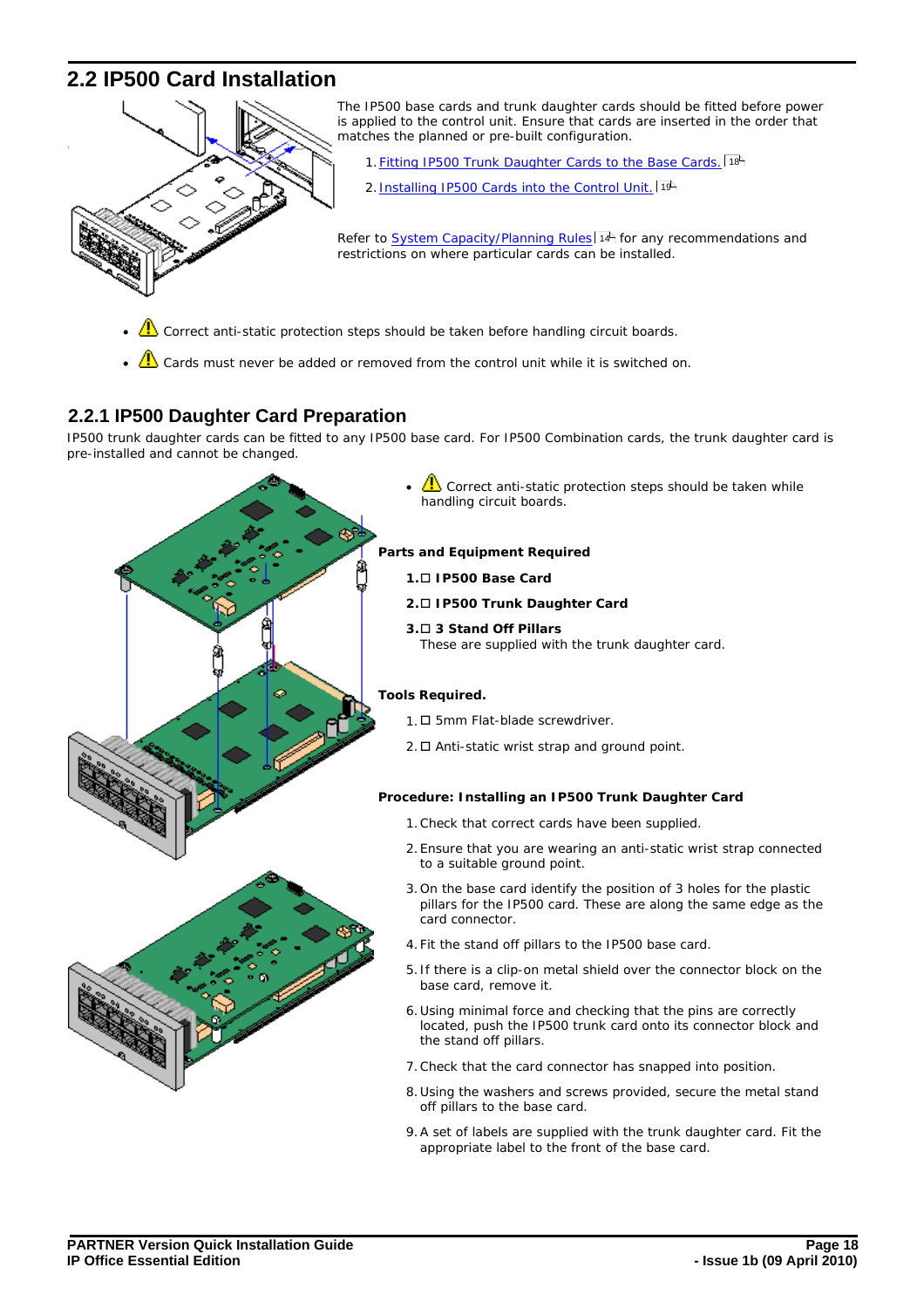## **2.2.2 IP500 Card Insertion**

Having prepared each IP500 base card by adding any <u>trunk daughter card</u> 18<sup>4</sup> if required, the base card can be inserted into the control unit.

- · **Warnings** 
	- · Correct anti-static protection steps should be taken while handling circuit boards.
	- · Cards must never be added or removed from the control unit while it has power connected.
- · **Tools Required** 
	- $\bullet$   $\square$  5mm Flat-blade screwdriver.
	- $\bullet$   $\Box$  Anti-static wrist strap and ground point.

#### **Installing an IP500 Card**

- 1.Check that there is no power to the control unit.
- 2.Using a flat-bladed screwdriver, remove the cover from the slot on the front of the control unit that will be used for each card being installed. This cover is no longer required but should be retained until installation has been completed.



- 3.Allowing the card to rest against the bottom of the slot, begin sliding it into the control unit. When half inserted, check that the card rails have engaged with the slot edges by trying to gently rotate it. If the card rotates remove it and begin inserting it again.
- 4.The card should slide in freely until almost fully inserted. At this point apply pressure at the base of the front of the card to complete insertion.
- 5.Using a flat-bladed screwdriver secure the card.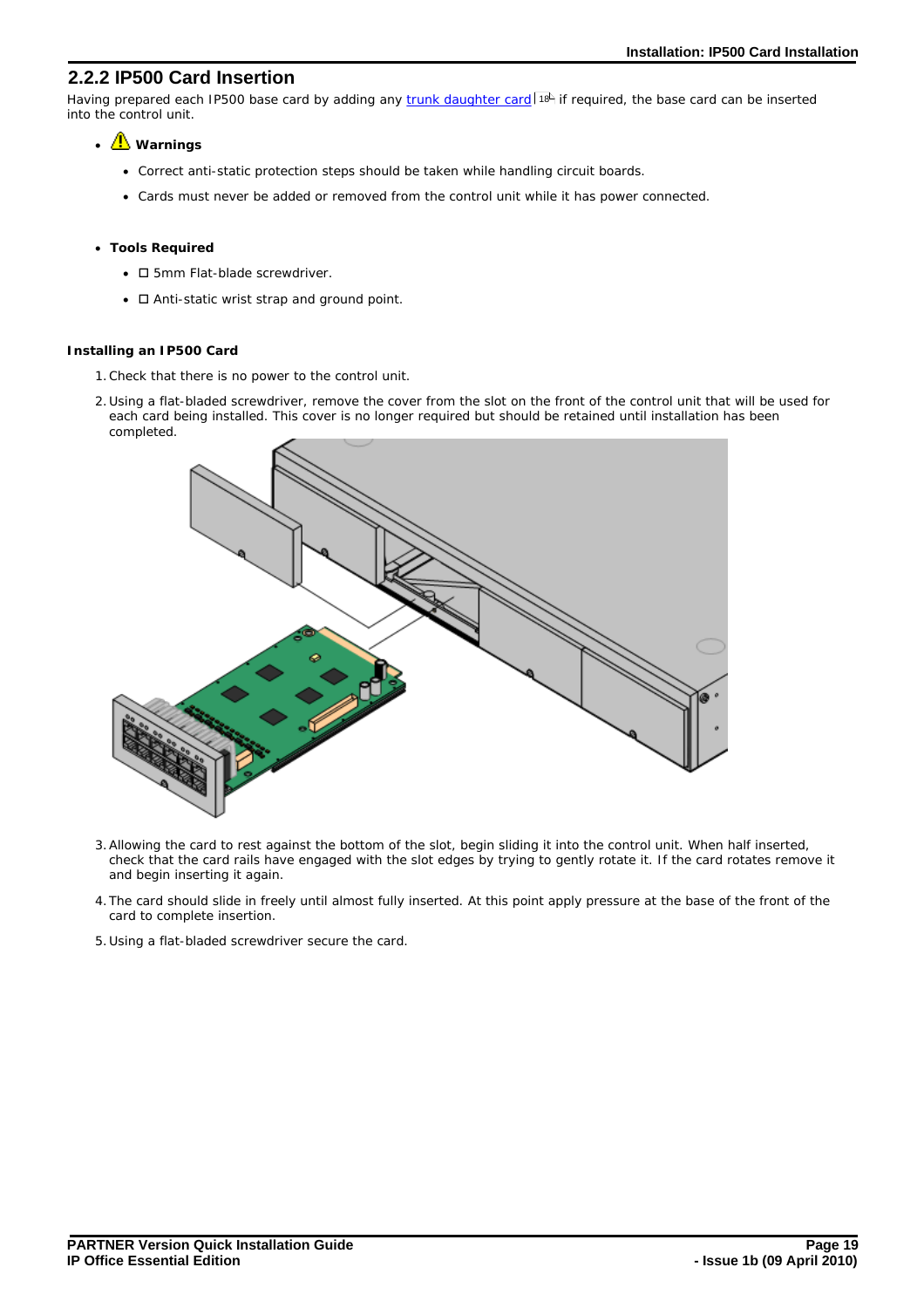## **2.3 Starting the System**



- 1.With the IP500 V2 control unit unpowered, insert the Avaya System SD card into the **System SD** slot on the rear of the control unit.
- 2.Apply power to the IP500 V2 control unit. The power outlet used must include a switch and the power outlet must have a protective earth connection.
- 3.The control unit will begin loading firmware from the System SD card with which it will upgrade itself and the components installed in the control unit.
- 4.This process takes approximately a minute. The end of this process will be indicated by LED1 on each base card flashing every 5 seconds. LED9 on each base card fitted with a trunk daughter card will also flash every 5 seconds.

The LEDs on the rear of the control unit go through the following sequence during a normal start up. Note that the times are approximately only:

| <b>ILED</b>                | 4s            | 4s                 | 12s   | 5s    | 2s    | 5s    | 5s    | 10s   | 10s   | Finished |
|----------------------------|---------------|--------------------|-------|-------|-------|-------|-------|-------|-------|----------|
| <b>CPU</b>                 | Orange        | Green <sub>1</sub> | Green | Green | Green | Green | Green | Green | Green | Green    |
|                            |               |                    |       | Red   |       |       |       |       |       |          |
| System SD                  | Orange        | Off                | Green | Green | Green | Off   | Green | Green | Green | Green    |
|                            |               |                    |       |       |       |       |       |       | Flash |          |
| Optional SD<br>If present. | <b>Orange</b> | Off                | Green | Green | Green | Off   | Off   | Green | Green | Green    |

On the front of the control unit, LED1 on any IP500 base cards fitted is used as follows. LED9 is also used for any trunk daughter cards fitted.

| ILED      | 30s | 30s        | Finished                 |
|-----------|-----|------------|--------------------------|
| LED1/LED9 | Red | <b>Red</b> | Red                      |
|           |     | Fast Flash | Flash every 5<br>seconds |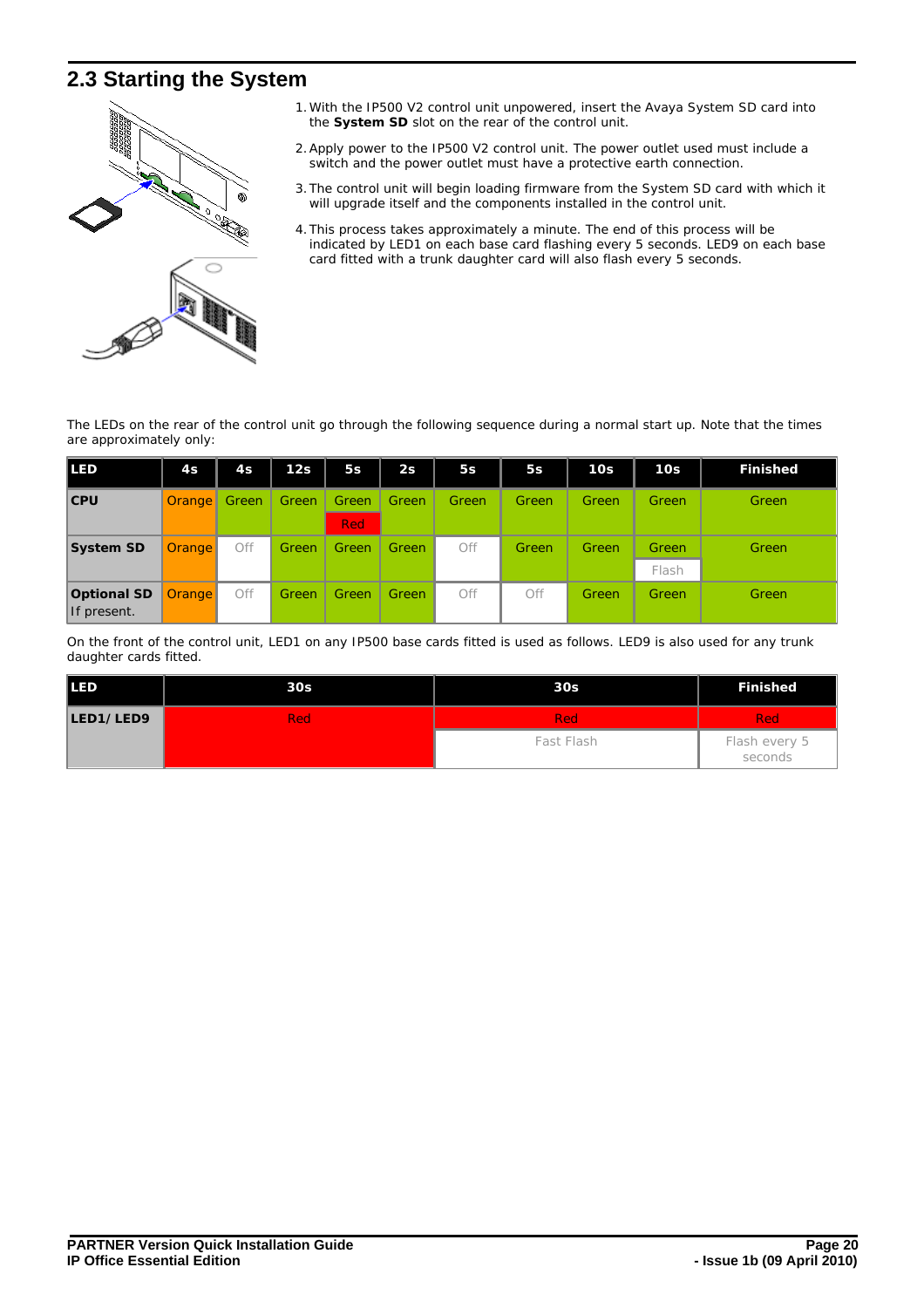# **2.4 Connecting the System**

If the site already has a patch panel for all outside lines and extensions, you should be able to use the existing wiring to install the system hardware and connect telephones to the system yourself.

## **During control unit startup**

· **Extensions and Users**

A user is automatically created for each physical extension port detected in the system. Users are assigned extension numbers upward from 10, starting from the first card slot. User names take the form Extn10, Extn11, ........

## **Installing Telephones**

After you have installed the IP Office 500v2 control unit and have connected the line and extension cords and gone <u>live</u> 20 a , you are ready to install the telephones. Installing the telephones includes assembling, connecting and testing, the telephone. As desired, you also can connect an Intercom Autodialer to certain telephones.

## **Assembling PARTNER Telephones**

All PARTNER telephones are shipped with a stand for either desk-mounting or wall-mounting the telephone. For other telephones, see the instructions that are provided with the telephone.

Gather the line and extension cords hanging from the control unit and twist-tie or wire-wrap them.

## **Testing the modules**

1.Test the base card modules by doing the following:

- a. Plug a system telephone into the first port on each module.
- b.Press the line button on the telephone for each outside line and listen for a dial tone.

### **Connecting handsets**

- 1. For telephone systems that are based on a patch (intermediate) connection system:
- 2. Connect line cords to the line jacks on the modules.
- 3. Connect the free end of each line cord to the appropriate telephone network interface jack.
- 4. Fill each module before moving to the next module to the right.
- 5. As each handset is connected, the software it contains is automatically checked and updated if necessary.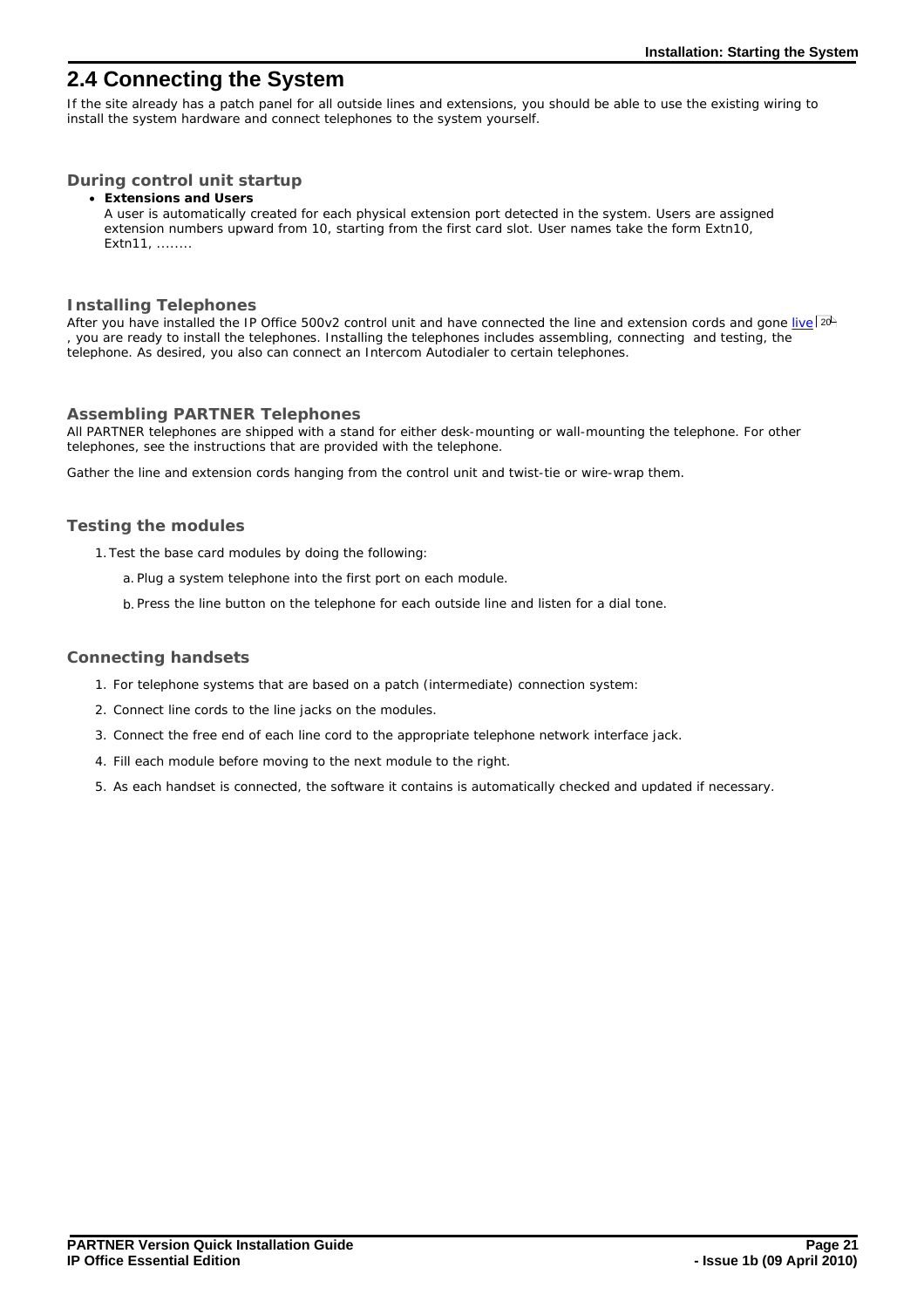## **2.5 Set the System Password**

The system password is a four-digit password that users can enter from their telephones to override dialing restrictions if the extension has access to an outside line. You can set and change the system password from extensions 10 or 11.

- · The password overrides all dialing restrictions.
- · Once a password is programmed, you must enter it to turn Night Service on and off. Additionally, if night service is on, users in the Night Service Group must enter the password to make any outgoing calls except calls to numbers on the Emergency Phone Number List and marked system speed dial numbers.
- · Dialing restrictions for extensions not in the Night Service Group remain the same as during normal daytime operation.

**Set/Change System Password from an ETR 18D/34D phone**

- 1.At a system administration extension (10 and 11); with the phone idle press **Feature 0 0** followed by two presses of **Intercom 1**. **System Administration:** is shown on the display.
- 2.Dial **#403**. The phone displays **Set System Password**.
- 3.Enter a four-digit password.
- 4.Exit programming by pressing **Feature 00**. You can also exit programming mode by lifting the handset, then place it back in the cradle.

**Set/Change the system password from a 1408/1416 phone**

- 
- 1. At either of the system administration telephones (extensions 10 and 11), with the phone idle press Admin.<br>2. Use the ▲ up or down ▼ arrow buttons to scroll the display to System Administration. When displayed, press<br>S
- **3.** Use the ▲ up or down ▼ arrow buttons to scroll the display to Restrictions/Permissions. When displayed, press **Select**.
	- · Alternatively, dial **#** and the same code as used by ETR phones for system administration.
- 4. Use the **A** up or down  $\blacktriangledown$  arrow buttons to scroll the display to Set System Password. When displayed, press **Select**.
- 5.The current setting is displayed.
- 6.Enter the new four digit system password. Use **Default** to return to the default setting of no password.
- 7.Exit programming by pressing **PHONE/EXIT**. Alternatively use the **Back** button to move to another menu.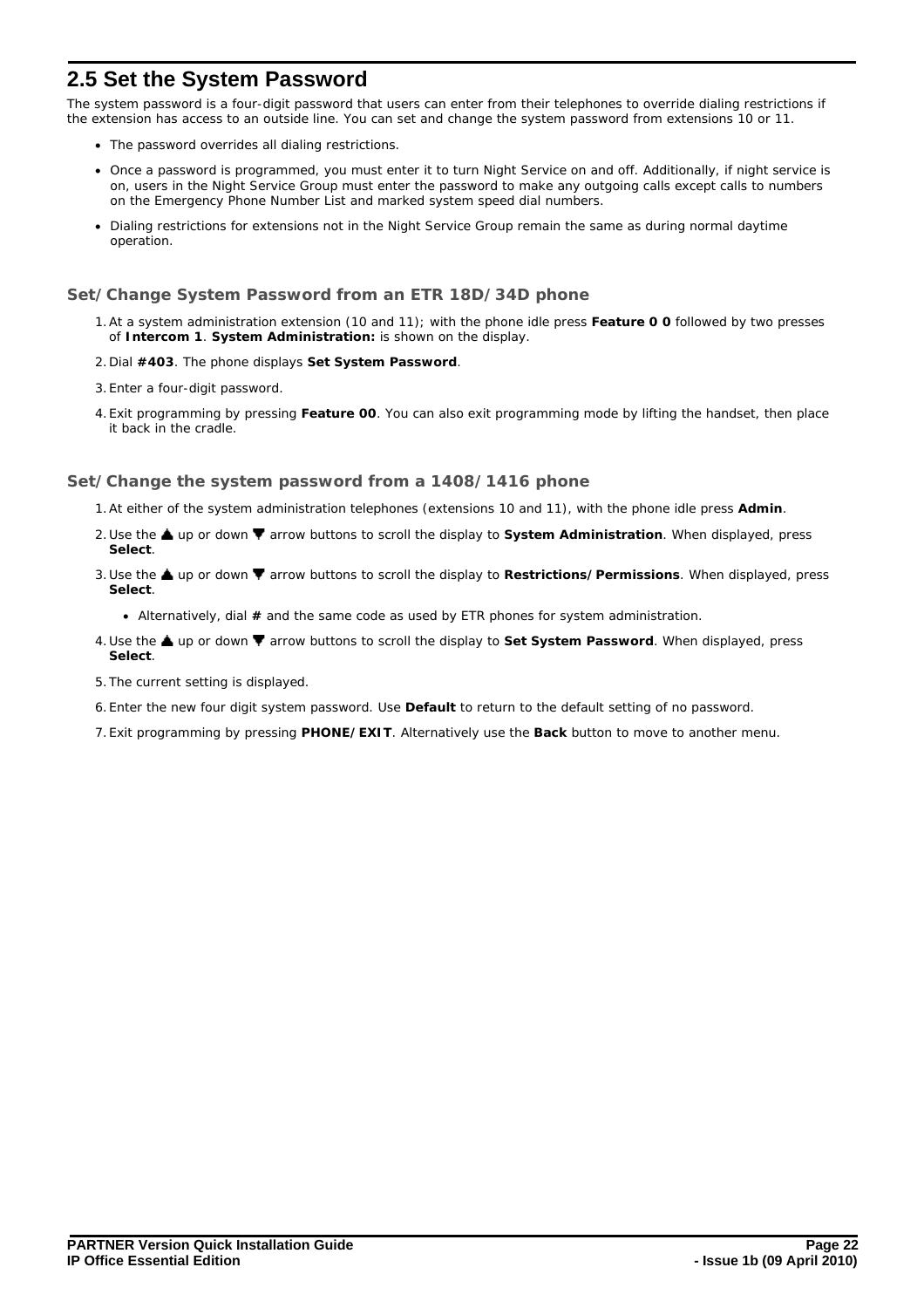## **2.6 Change the Admin Password**

This password controls access to the system using the IP Office Manager PC application. To change this password from a phone can only be done using extension 10 or 11.

**Change remote administration password from an ETR 18D/34D phone**

1.At a system administration extension (10 and 11); with the phone idle press **Feature 0 0** followed by two presses of **Intercom 1**. **System Administration:** is shown on the display.

- 2. Dial #730.<br>3. If a <u>system password</u> 22 has been set, the prompt Enter Sys Password: is displayed. Enter the four digit system password.
- 4.The current password (default for new systems is Administrator) is displayed.

5.Enter or change the password.

· Enter a character by pressing the indicated button until that character is displayed. If you pause more than 1 second after press a button, the cursor will move onto the next space.

|         | $1!$ "\$%&'()+,-./  |   | 2abcABC | $\sqrt{2}$<br>J | 3defDEF   |
|---------|---------------------|---|---------|-----------------|-----------|
| 4       | 4ghiGHI             |   | 5jklJKL | O               | 6mnoMNO   |
|         | 7pgrsPQRS           | 8 | 8tuvTUV | O               | 9wxyzWXYZ |
| $\star$ | *:; < = >?@ [\] ^_` |   | 0Space  | #               |           |

6.To save the password, press **Enter**. The bottom line of the display shows the password as it has been entered.

7.Exit programming by pressing **Feature 00**. You can also exit programming mode by lifting the handset, then place it back in the cradle.

**Change remote administration password from a 1408/1416 phone**

- 
- 1. At either of the system administration telephones (extensions 10 and 11), with the phone idle press Admin.<br>2. Use the  $\triangle$  up or down  $\nabla$  arrow buttons to scroll the display to System Administration. When displayed,
- 
- Select.<br>3. Dial #730.<br>4. If a <u>system password</u> ြ2 has been set for the system, you will be prompted to enter that password before you can proceed.
- 5.The display will show **Remote password:**.
	- · Enter a character by pressing the indicated button until that character is displayed. If you pause more than 1 second after press a button, the cursor will move onto the next space.

|         | $1!$ "\$%&'() +, -./ | $\sqrt{2}$ | 2abcABC | $\sqrt{2}$<br>J | 3defDEF   |
|---------|----------------------|------------|---------|-----------------|-----------|
| 4       | 4qhiGHI              | b          | 5iklJKL | O               | 6mnoMNO   |
|         | 7pgrsPQRS            | 8          | 8tuvTUV | a               | 9wxyzWXYZ |
| $\star$ | *:; < = >?@ [\] ^_`  |            | 0Space  | #               |           |

4.Use the dial pad to enter an password of up to 8 characters. When completed press **Enter**. To remove the characters entered so far press **Clear**.

5.Exit programming by pressing **PHONE/EXIT**. Alternatively use the **Back** button to move to another menu.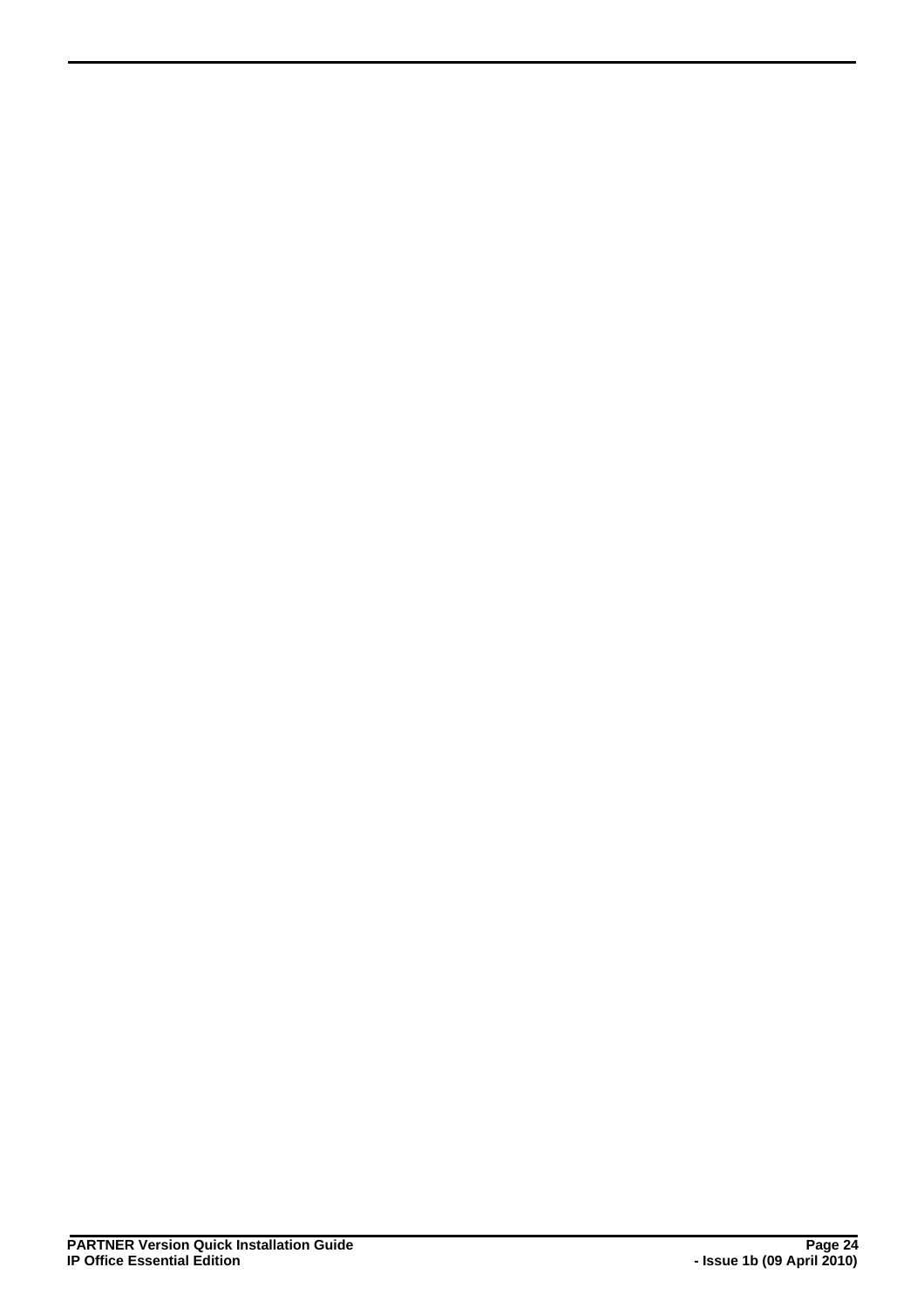# **Index**

**A** Administrator 23 Analog lines 21 Applying power 20 Associated documents 7 ATM4 daughter card 14 **B** Base card 14 Basic install 7 Bulletins technical 16 **C** Cable ties 16 Cable, RJ45 12 Card base 14 combination 14 daughter 14 ETR 14 front lamps 20 SD 17, 20 Change password 23 Combination card 14 Control unit rear 20 CPU LED 20 **D** Daughter card 14

Dial tone 21 **E** Envirmental Requirements 9 Expansion module 14 Extensions 21 **H** Hardware components 14 **I** Install basic 7, 16 pre requirements 16 telephone 21 IP500 Installation Card 18 **L**

LAN socket 20 Laptop 7, 20 LED CPU 20 Lines analog 21 cord 21 **M** Maximum units 14 **P** Part number 12 Password administration 23 changing 23 remote access 23 system 23

Patch panel 21 Power application 20 Pre requirements 16

**R** Recall 14 Remote access 23 **Requirements** Enviromental 9 Wall Mounting 9 RJ45 connector 12 **S** SAP code 12 Screen splash 20, 23 SD card 17 SD card insertion 20 SIP trunk 14 Socket, LAN 20 Splash screen 20, 23 Start-up 20 Station ports analog 14 digital 14 System checks 20 telephone 21 **T** Technical bulletins 16 Telephone connection 16 install 21 stand 21 system 21 Tie-wrap 21 Tools 16 Trunks SIP 14 **U** Unpacking 17 **V** Voicemail 14 **W** Wall Mounting Requirements 9